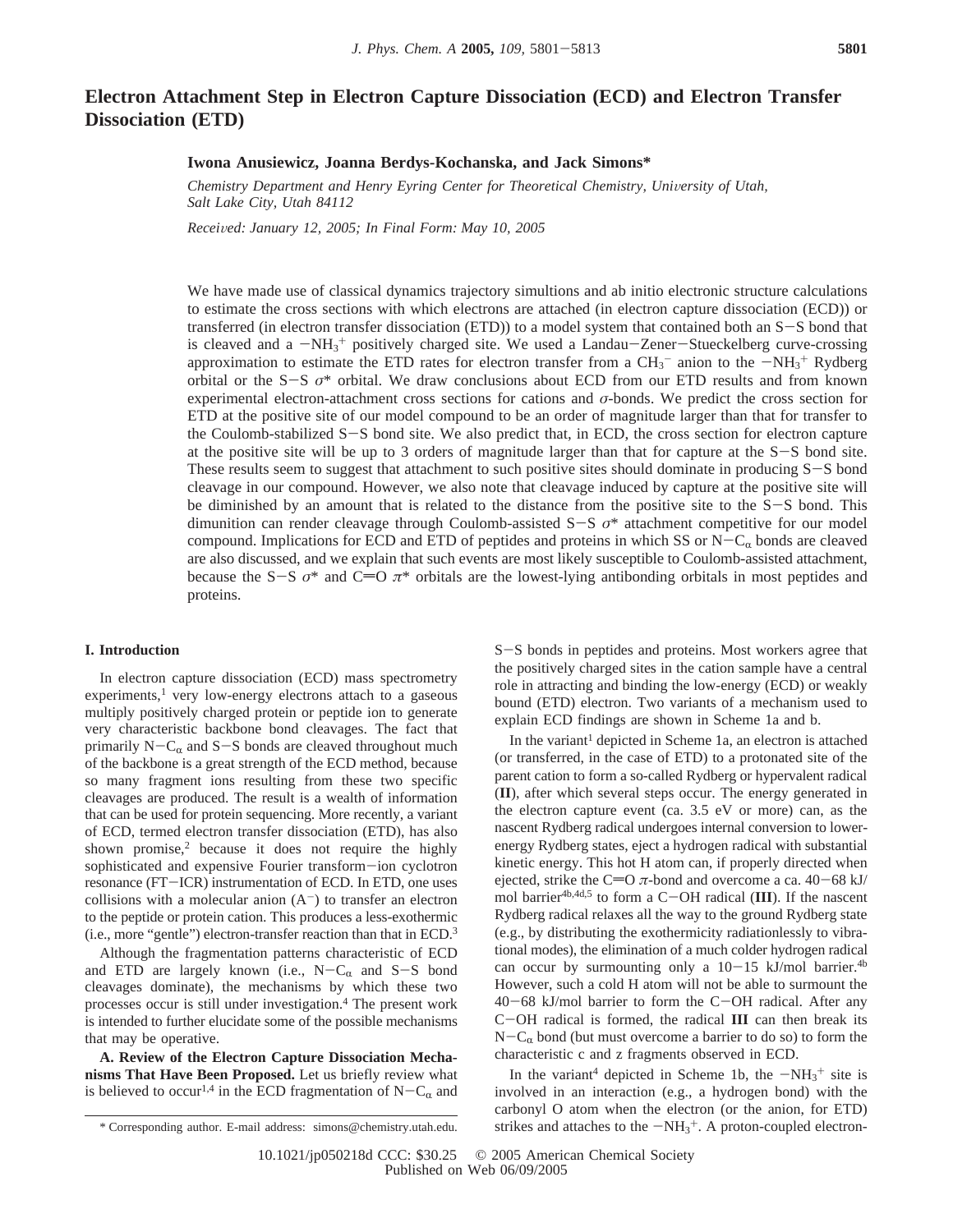

transfer event then occurs, in which the N-H bond directed toward the carbonyl oxygen elongates as the H-O distance decreases, thereby generating the C-OH radical in a reaction that has been estimated<sup>5</sup> to be 66 kJ/mol exothermic. This concerted process has been shown to have a lower barrier<sup>5</sup> than does the sequential process involving H-atom loss from the ground-state  $-NH_3$  radical, followed by attack of  $C=O$ , which argues in favor of Scheme 1b over Scheme 1a.

Another interpretation of Scheme  $1b<sup>1</sup>$  involves attaching (or transferring) an electron to a high-lying Rydberg state that lives long enough<sup>6</sup> to permit the  $-NH_3$  site to subsequently move near enough to the carbonyl oxygen to allow transfer of a H atom to form the C-OH radical and to deposit sufficient energy in the region of this radical to allow the barrier to  $N-C_{\alpha}$  bond cleavage to be overcome. In this view, the high-lying Rydberg state serves to "store" the attached electron until geometrical motions allow the two important sites to achieve some critical distance (and perhaps orientation). The high Rydberg state may, by interacting with the  $C=O$  bond, also serve to assist in making this bond more susceptible to H-atom attack.

An analogous set of mechanistic ideas have been presented $1,4,5$ to explain how S-S bond cleavage occurs in ECD; these ideas are summarized in Scheme 2. Again, there may be differences in the details of how various workers interpret this mechanism;



however, it is clear that the positive site and its interaction with the S-S bond are suggested to have central roles.

What characterizes all of the most commonly quoted mechanisms1,4,5 for ECD? Such characterization has the following requirements:

(1) That the positive sites attract and bind the electron, and, because of the higher proton affinities of the amine groups, these positive sites are more likely to occur on amine groups than on the carbonyl (C=OH<sup>+</sup>) or SS ( $-SSH<sup>-+</sup>$ ) groups to which an H atom eventually binds.

(2) That H-atom attack is likely involved (because of the high H-atom affinities of the  $C=O$  and  $S-S$  groups) in generating the C-OH or S-H groups that occur in the fragment ions.

(3) That the proximity of the positive sites to the  $C=O$  or <sup>S</sup>-S groups is important (either in establishing an interaction to the C=O or S-S bond to assist transfer of a H atom or being close enough for a H atom ejected from  $-NH_3^+$  to be able to reach the S-S or  $C=O$  bond) reach the  $S-S$  or  $C=O$  bond).

**B. Results That Seem To Suggest an Additional Mechanism.** Our interest in the ECD process began when findings of the Marshall group<sup>7</sup> seemed to suggest that mechanisms in addition to those previously discussed might be involved. In these experiments, a series of lysine-protonated dimers of Ac- $Cys-Ala_n-Lys (AccA_nK+H)<sub>2</sub><sup>2+</sup>$  was subjected to ECD; each of these protonated dimers have two monomers that contain (i) of these protonated dimers have two monomers that contain (i)  $n = 10$ , 15, or 20 alanines labeled A (shown forming helices in Figure 1 for the  $n = 15$  case), (ii) a cysteine labeled C (shown in the center involved in an S-S bond to the other cysteine of the dimer and linked to the helical alanines), and (iii) a singly protonated lysine labeled K+H (shown at the termini and joined to the helical alanines).

What was especially surprising about the findings of ref 7, given the mechanism shown in Scheme 2 for S-S bond cleavage, were the following facts:

(1) S-S cleavage was the dominant event, when 10, 15, or 20 alanine units were present. In the case with 20 alanines, the distance from the positively charged amine sites on the lysines and the  $S-S$  bond is ca. 30 Å. One clearly wonders how the H atom that is ejected (hot or cold) from the terminal lysine sites



**Figure 1.** Structure of an  $(AccA<sub>15</sub>K+H)<sub>2</sub><sup>2+</sup>$  disulfide-linked dimer (from ref 7) (from ref 7).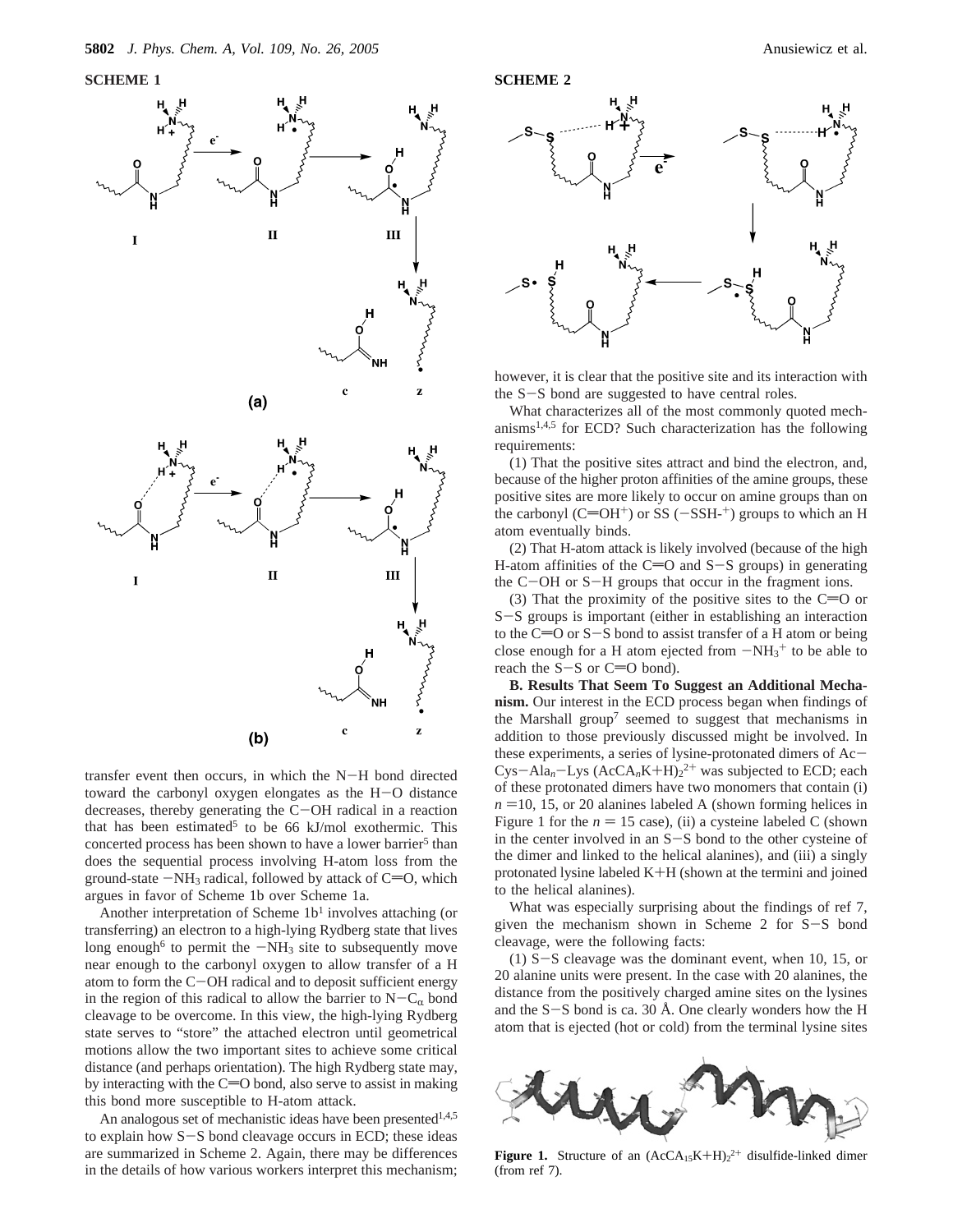can find its way to the  $S-S$  bond when the distance is so large. One also wonders how a high-lying Rydberg orbital localized on the lysine site could assist in (efficiently) transferring an H atom to a  $S-S$  bond that is 30 Å away. Certainly, the overlap of such a large Rydberg orbital with the S-S bond's *<sup>σ</sup>*\* orbital would decrease as the distance (i.e., the number of alanine units) increased. It has been suggested $8$  that the alanine units may not be as helically arranged as shown in Figure 1 and that the terminal lysine chains may therefore be able to come sufficiently close to the S-S bond to effect H-atom transfer, as in Scheme 1. However, ion mobility measurements<sup>9</sup> suggest that the extended helical structure shown in Figure 1 is likely what is present in the ECD experiments of ref 7.

(2) Even when the species shown in Figure 1 has its two positive lysine units replaced by sodiated amine groups (i.e, K+H replaced by  $-NH_2Na^+$ ) to give  $(ACA_{15}NH_2Na)_2^{2+}$ , S-S<br>bond cleavage was found (ref 7) to be the main fragmentation bond cleavage was found (ref 7) to be the main fragmentation under ECD conditions. Because the Na-atom affinity of  $S-S$ bonds is not nearly that of their H-atom affinities, it is difficult to explain how S-S bond cleavage can occur. It has been suggested<sup>8</sup> that H atoms could be ejected from the  $-NH<sub>2</sub>Na$ groups after  $NH<sub>2</sub>Na<sup>+</sup>$  is rendered neutral by electron attachment; however, this seems unlikely to us, based on the fact that the  $Na<sup>+</sup>$  affinity of  $-NH<sub>2</sub>$  is less than the proton affinity of  $-NH<sub>2</sub>$ , so it seems much more likely that sodium would be ejected than hydrogen.

Therefore, it seemed apparent to us that something more must be happening in ECD cleavage of S-S bonds (and perhaps in  $N-C_{\alpha}$  bond cleavage, as we discuss later). In our initial investigations<sup>10</sup> into these matters, we considered the possibility that the Coulomb potentials produced by any positive site(s) (e.g, be they  $-NH_3^+$  sites on lysine or A-NH<sub>2</sub>Na<sup>+</sup> sites) could<br>lower the antibonding  $S-S$   $\sigma^*$  orbitals<sup>11</sup> to an extent that would lower the antibonding  $S-S$   $\sigma^*$  orbitals<sup>11</sup> to an extent that would render direct electron attachment into such orbitals exothermic. We were aware that dissociative electron attachment (DEA) experiments showed<sup>12</sup> that direct vertical attachment of an electron to a  $S-S$   $\sigma^*$ -orbital was endothermic by  $0.5-1.0$  eV (depending on the nature of the groups attached to the two S atoms). Because ECD conditions do not contain (many) such electrons, it seems unlikely that direct DEA could be occurring.

We should note that we were not the first to consider the idea that nearby positive charges could alter electron attachment energetics. We note that, in 1997, Berges et al.,<sup>13</sup> in an investigation of lysozyme reduction, theoretically studied adding an electron to a model system that involved a guanidinium cation  $((NH<sub>2</sub>)<sub>3</sub>C<sup>+</sup>)$  in close proximity to an HSSH molecule. The  $(NH<sub>2</sub>)<sub>3</sub>C<sup>+</sup>$  ion alone was shown to bind an electron by ca. 3 eV, and, of course, the HSSH is unstable, with respect to vertical electron attachment (by ca. 0.9 eV). In the study of ref 13, it was observed that an electron could bind either to the  $(NH<sub>2</sub>)<sub>3</sub>C<sup>+</sup>$ site of the  $(NH_2)_3C^+\cdots HSSH$  complex or to the HSSH site. The latter they viewed as a zwitterion having the character  $(NH<sub>2</sub>)<sub>3</sub>C<sup>+</sup>...HSSH<sup>-</sup>$ , but they did not make the observation that the electron was bound in the S-<sup>S</sup> *<sup>σ</sup>*\*-orbital. We should also note that, in ref 1c, it was suggested that positive charges near <sup>S</sup>-S bonds might increase the electron affinities of such species, although, again, the role of the S-<sup>S</sup> *<sup>σ</sup>*\*-orbital was not discussed. It is our belief that we were the first to suggest that Coulomb potentials could stabilize such *σ*\*-orbitals to an extent that would render direct vertical electron attachment exothermic.

## **II. Review of Our Earlier Studies on Coulomb-Assisted <sup>S</sup>**-**S and N**-**C**r **Bond Cleavage**

In one of our recent studies<sup>10b</sup> of how electrons might bind directly and exothermically to S-S bonds, we considered the **PATHWAY 1. Fragmentation Beginning with Attachment to the Positive Site.**



**PATHWAY 2. Fragmentation Beginning with Attachment to the S**-**<sup>S</sup>** *<sup>σ</sup>***\*-Orbital.**



small positively charged molecule shown below, where we also show the two fragmentation pathways that we examined. This molecule was chosen because the distance between the positive site and the midpoint of the  $S-S$  bond (ca. 4.8 Å) makes the Coulomb potential at the  $S-S$  bond ca. 3 eV. This stabilizing potential then renders the S-S  $\sigma^*$  state, to which it is 0.9 eV endothermic to attach an electron in the absence of any such potential, exothermic by 2 eV for electron attachment. In addition, this molecule is small enough to allow us to perform reasonably reliable ab initio calculations on it.

Our primary findings of ref 10b are summarized in Figure 2. The essential points to be gleaned from Figure 2 are as follows:

(1) The Rydberg-attached species lies (vertically) ca. 4 eV below the parent and its energy varies with  $S-S$  bond length in a manner that tracks that of the parent, as expected, because having an electron in the Rydberg orbital hardly alters the  $S-S$ bonding.

(2) This Rydberg-attached species can undergo an intramolecular H-atom migration along a path in which the S-<sup>S</sup> bond length is not the only primary component to the reaction coordinate. This migration begins with elongation of one N-<sup>H</sup> bond, moving the H atom over a small barrier (labeled "1" in Figure 2) and onto an S atom to generate the MeSS<sup>•</sup>(H)CH<sub>2</sub>CH<sub>2</sub>–<br>NH<sub>2</sub> radical (the point labeled "2" in Figure 2) which then NH2 radical (the point labeled "2" in Figure 2), which then evolves over another low barrier (labeled "3") by stretching the <sup>S</sup>-S bond to generate the MeS• radical and the closed-shell HSCH2CH2-NH2 (the point labeled "4"). Because the transition states involved in these N-H and S-S bond movements are low in energy, the net result is facile fragmentation of the Rydberg-attached species to produce MeS<sup>•</sup> and  $HSCH_2CH_2$ -NH<sub>2</sub>.

(3) The S-<sup>S</sup> *<sup>σ</sup>*\* attached species vertically lies below the parent by ca. 2 eV (as expected based on considerations of Coulomb stabilization) and is spontaneously dissociative to generate the MeS<sup>•</sup> radical and the  $\text{S}-CH_2-CH_2-NH_3^+$ <br>zwitterions (drawn in the right-hand margin of the S-S  $\sigma^*$  curve zwitterions (drawn in the right-hand margin of the  $S-S$   $\sigma^*$  curve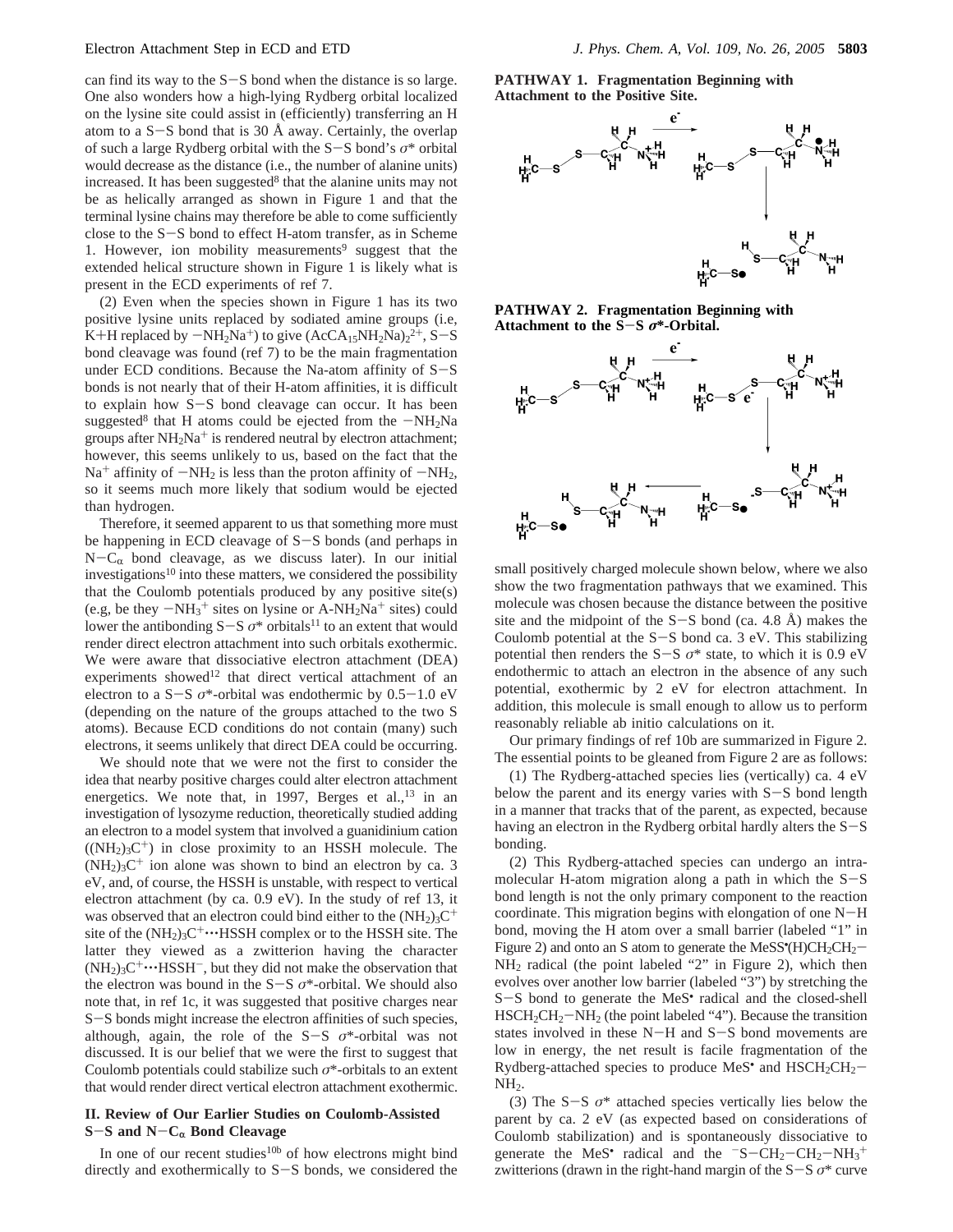

**Figure 2.** Energies of (◆) the parent MeSSCH<sub>2</sub>CH<sub>2</sub>–NH<sub>3</sub><sup>+</sup> species, (○) the Rydberg-attached species, and (●) the S-S *σ*\*-attached species, each as a function of the S-S bond length (as shown in ref 10b). The Rydberg as a function of the S-S bond length (as shown in ref 10b). The Rydberg-attached species also can fragment along a path (1, 2, 3, 4), as detailed in the text.





in Figure 2). The latter species spontaneously rearranges by way of an intramolecular proton migration to produce  $HS-CH_2 CH<sub>2</sub>-NH<sub>2</sub>$ , as indicated by the solid arrow shown at the right margin in Figure 2.

In addition to examining the feasibility of direct electron attachment to S-S bonds, as previously discussed, we also considered<sup>14</sup> the possibility that electrons could attach exothermically to carbonyl  $\pi^*$ -orbitals to induce  $N-C_\alpha$  bond cleavage via a pathway such as that shown in Scheme 3.

Near the equilibrium C=O bond length, a C=O  $\pi$ <sup>\*</sup>-orbital is ca. 2.8 eV unstable (ref 14), with respect to vertical electron attachment, as shown in Figure 3b, where we show results that we obtained for the model peptide shown in Figure 3a.

In the data displayed in Figure 3b for the model peptide shown in Figure 3a, there is no stabilizing Coulomb potential present, so direct vertical electron attachment is ca. 2.8 eV



**Figure 3.** (a) Model peptide used in ref 14. (b) Energies of  $(-O-)$ the parent species, (■) *π*<sup>\*</sup>-attached species, and (▲) *σ*<sup>\*</sup>-attached species for the model peptide from ref 14 (Figure 3a), each as a function of the  $N-C_{\alpha}$  bond length.

endothermic, as mentioned previously. However, when any positive site is within 5 Å of the C=O  $\pi$ -bond, its stabilizing Coulomb potential will lower the *π*\*- and *σ*\*-curves shown in Figure 3b by amounts that will render direct vertical attachment into the C=O  $\pi$ \*-orbital exothermic. After an electron enters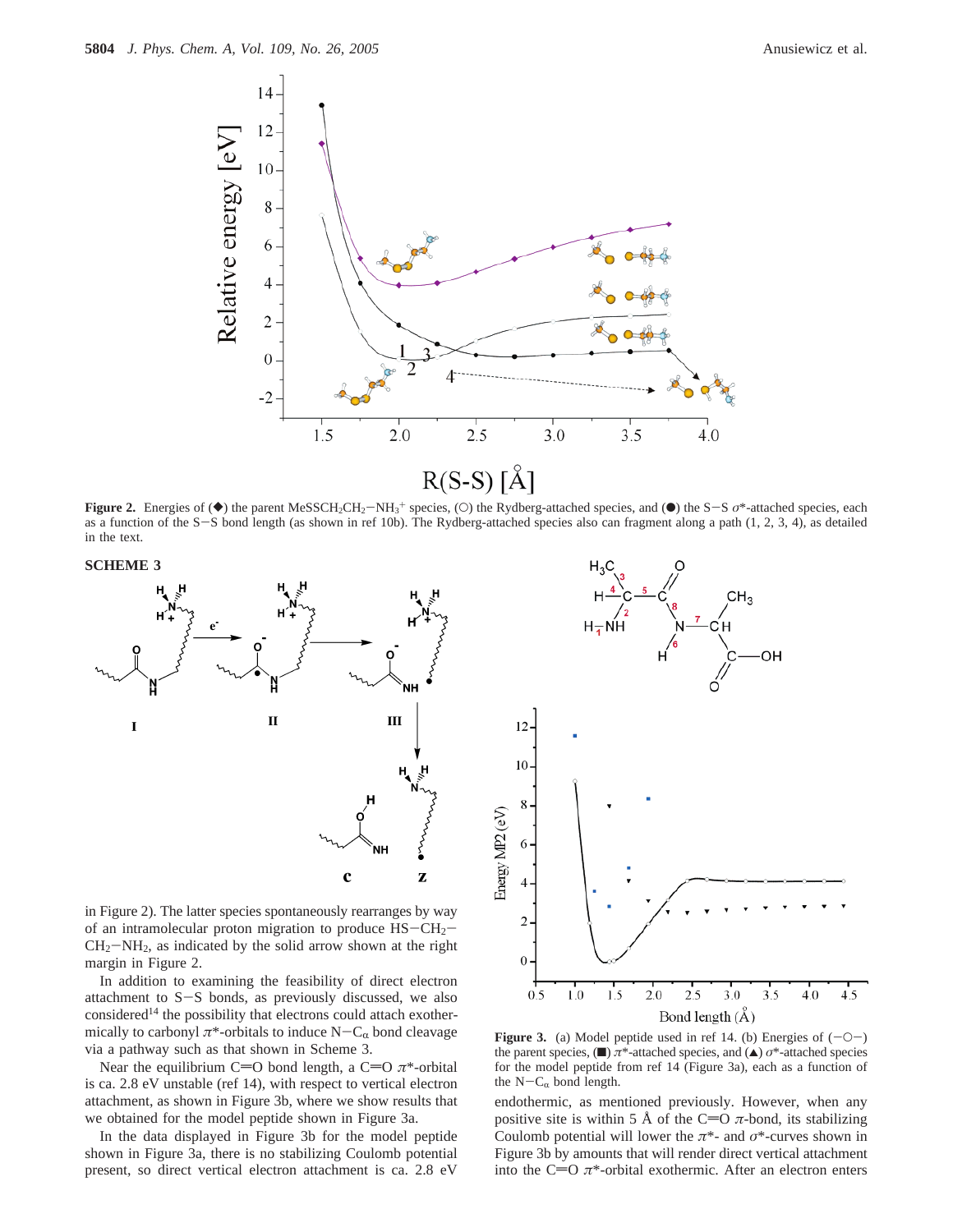the  $\pi^*$ -orbital, forming the species labeled **II** in Scheme 3, the  $N-C_{\alpha}$  bond can be broken by passing over the barrier formed by the  $\pi^*/\sigma^*$  curve crossing in Figure 3 to produce species **III** in Scheme 3. This nascent zwitterionic complex can then undergo spontaneous proton migration, analogous to that discussed for S-S bond cleavage in Pathway 2, to generate the final c and z fragments.

We should also mention that, very recently, Syrstad and Turecek<sup>15</sup> proposed that electrons could directly attach to amide groups when one or more positive charges are nearby. They also suggested a mechanism very similar to that shown in Scheme 3 but with the proton transferring to the carbonyl oxygen in concert with cleavage of the  $N-C_{\alpha}$  bond. Also, quite recently, Bakken et al.<sup>16</sup> used ab initio quantum chemistry and classical molecular dynamics simulations to examine several reaction pathways that could arise in peptide fragmentation of  $N-C_{\alpha}$  bonds.

Therefore, it seems that a plausible case can be made that Coulomb-assisted direct electron attachment might occur for cleaving  $S-S$  and  $N-C_{\alpha}$  bonds. It is important to note that the Coulomb-assisted direct attachment mechanism is most likely to be operative for the cleavages that occur in ECD and ETD, because these two cleavages involve the two lowest-energy  $(S-S \space \sigma^*$  and  $C=O \space \pi^*$ ) antibonding orbitals found in most peptides and proteins. To cleave, for example, an  $N-C_{\alpha}$  bond by directly capturing an electron into the *σ*\*-orbital of this bond would require much greater Coulomb assistance, because the N-C<sub>α</sub> bond is very strong; it is the relatively weak S-S  $\sigma$  and  $C=O \pi$  bonds that have the low-lying antibonding orbitals that are more likely involved in Coulomb-assisted ECD or ETD.

This brings us to the primary focus of the present effort. We aim to probe the relative cross-sections (or probabilities) for attaching an electron either to the positive site or to the  $S-S$ *σ*\* orbital of the same model compound as we used in ref 10b,  $Me-SS-CH_2-CH_2-NH_3^+$ . The observations we make will also<br>shed light on the relative attachment rates for Coulomb-stabilized shed light on the relative attachment rates for Coulomb-stabilized C=O  $\pi^*$  orbitals. By providing a framework in which to understand what governs the propensities for electron attachment to the positive and Coulomb-stabilized bond sites, we hope to make progress toward unraveling the full story behind the mechanism(s) by which the ECD and ETD reactions occur.

## **III. Methods**

Although we are attempting to gain insight into the electron attachment event in both the ECD and ETD processes, let us begin by discussing how we model ETD. We make this choice because ETD involves collisions between two molecular ions, both of whose motions one can hope to model using classical dynamics, whereas in ECD, one of the colliding species is an electron that should be treated in a quantum manner.

In the molecular dynamics (MD) calculations relating to ETD, the starting structure of our simulations was taken to be the  $MeSSCH_2CH_2NH_3^+$  cation at its equilibrium geometry with a  $CH<sub>3</sub><sup>-</sup>$  anion 50 Å away. We chose to use this anion because it has a relatively small electron binding energy (and, thus, results from it may also be relevant to ECD, which might be viewed as involving the transfer of an electron from a species with zero binding energy) and because its small "size" allows us to accurately monitor, during the classical trajectories, the distance from the sites from which the electron is transferred and the site(s) to which it is attached. The anions used in the ETD experiments of ref 2 had much larger structures (e.g., of the size of anthracene). We chose not to use one of these species in our initial investigation because we believe steric factors

arising in these larger species could considerably alter the rates of electron transfer, and we wanted to focus this study on the intrinsic rates of such processes. For all of these reasons, we settled on using the  $H_3C^-$  anion as our transfer agent.

The impact parameter and orientation of the anion, relative to the cation, were sampled by placing the anion at many positions on a grid 30 Å long and 20 Å wide above the N atom of the cation. We imparted zero initial kinetic energy to the relative motions of the anion and cation, to simulate the type of low-kinetic-energy conditions used in ETD; of course, the Coulomb attractions between the two ions causes them to accelerate toward each other and, thus, gain kinetic energy.

The MD simulations were performed using the SANDER module of the Amber 7.0 program with the parm99 force field.<sup>17</sup> The HF/6-31G/RESP methodology<sup>18</sup> was used to derive charges for the system studied here. Simulations were performed in vacuo at a constant total energy, and data for each run were collected every 4 steps (i.e., every 0.04 ps).

In each classical trajectory, we monitored the distances between the C atom of the methyl anion and both the N atom of the MeSSCH<sub>2</sub>CH<sub>2</sub>NH<sub>3</sub><sup>+</sup> cation  $(R_N)$  and the midpoint of the  $S-S$  bond in this cation ( $R_{SS}$ ). The simulations were terminated after the  $R_N$  and  $R_{SS}$  values were less than the estimated values of the two crossing distances ( $R_N \approx 3.5$  Å and  $R_{SS} \approx 13$  Å). The coordinates of the atoms in the cation-anion collision complex were then used to perform single-point energy calculations at the unrestricted Hartree-Fock (UHF) level of theory,<sup>19</sup> using aug-cc-pVDZ basis sets.<sup>20</sup> To generate the  $MessCH_2CH_2NH_3^+\cdots CH_3^-$  and  $MessCH_2CH_2NH_3\cdots CH_3$  (with the electron either residing in the S-S  $\alpha^*$ -orbital or in the the electron either residing in the  $S-S$   $\sigma^*$ -orbital or in the  $-NH_3^+$  Rydberg orbital) energies as functions of  $R_{SS}$  or  $R_N$ <br>(shown later in Figures 6 and 7) we performed such UHF (shown later in Figures 6 and 7),we performed such UHF calculations at a range of *R*-values but with all other geometrical degrees of freedom frozen at the values they have in the terminated MD simulation structures.

The MeSSCH<sub>2</sub>CH<sub>2</sub>NH<sub>3</sub> $\cdot \cdot \cdot$ CH<sub>3</sub> calculations are especially problematic at geometries where the  $MeSSCH_2CH_2NH_3\cdots CH_3$ energy lies above that of the MeSSCH<sub>2</sub>CH<sub>2</sub>NH<sub>3</sub><sup>+</sup> $\cdots$ CH<sub>3</sub><sup>-</sup> ion-<br>pair state. To overcome these problems, we use a device that pair state. To overcome these problems, we use a device that we have found (see refs 10) to be useful in many earlier studies of such electronically metastable states. Specifically, we artificially increased the nuclear charges of the atoms (S and S for the  $S-S$   $\sigma^*$  state or N for the Rydberg state) involved in accepting the transferred electron by an amount  $\delta q$  (i.e., we made the nuclear charges of S equal to  $16 \times \delta q$  and that of N equal to  $7 \times \delta q$ ) and performed the MeSSCH<sub>2</sub>CH<sub>2</sub>NH<sub>3</sub> $\cdots$ CH<sub>3</sub> and MeSSCH<sub>2</sub>CH<sub>2</sub>NH<sub>3</sub><sup>+</sup>···<sup>-</sup>CH<sub>3</sub> calculations. These calculations<br>were performed for several values of  $\delta a$  ( $\delta a = 0.1$ , 0.2) were performed for several values of  $\delta q$  ( $\delta q = 0.1, 0.2, ...$ ) 0.5), and the energy differences between the two species were then extrapolated to  $\delta q = 0$  to obtain the true energy of  $MeSSCH_2CH_2NH_3\cdots CH_3$ , relative to that of MeSSCH<sub>2</sub>- $CH_2NH_3^+ \cdots$  CH<sub>3</sub>. All of our calculations were performed using<br>the Gaussian 03 suite<sup>21</sup> of codes the Gaussian 03 suite<sup>21</sup> of codes.

#### **IV. Comparison of the Two Competing Attachment Sites**

The first issue to address is why one might not expect attachment to any positive site such as  $-NH_3^+$  to overwhelm<br>attachment to an S-S  $\sigma^*$ -orbital (or a C=O  $\pi^*$ -orbital) given attachment to an S-S  $\sigma^*$ -orbital (or a C=O  $\pi^*$ -orbital), given that the negatively charged electron certainly will be strongly attracted to the former site. In this discussion, we will include what happens in ETD processes, so we also need to address why electron transfer to an S-S *σ*<sup>\*</sup>-orbital or a C=O *π*<sup>\*</sup>-orbital might be competitive with transfer to a positive site such as  $-NH<sub>3</sub><sup>+</sup>$ , even though the Coulomb forces will cause any anion<br>used in ETD to be preferentially attracted to the positive charge used in ETD to be preferentially attracted to the positive charge.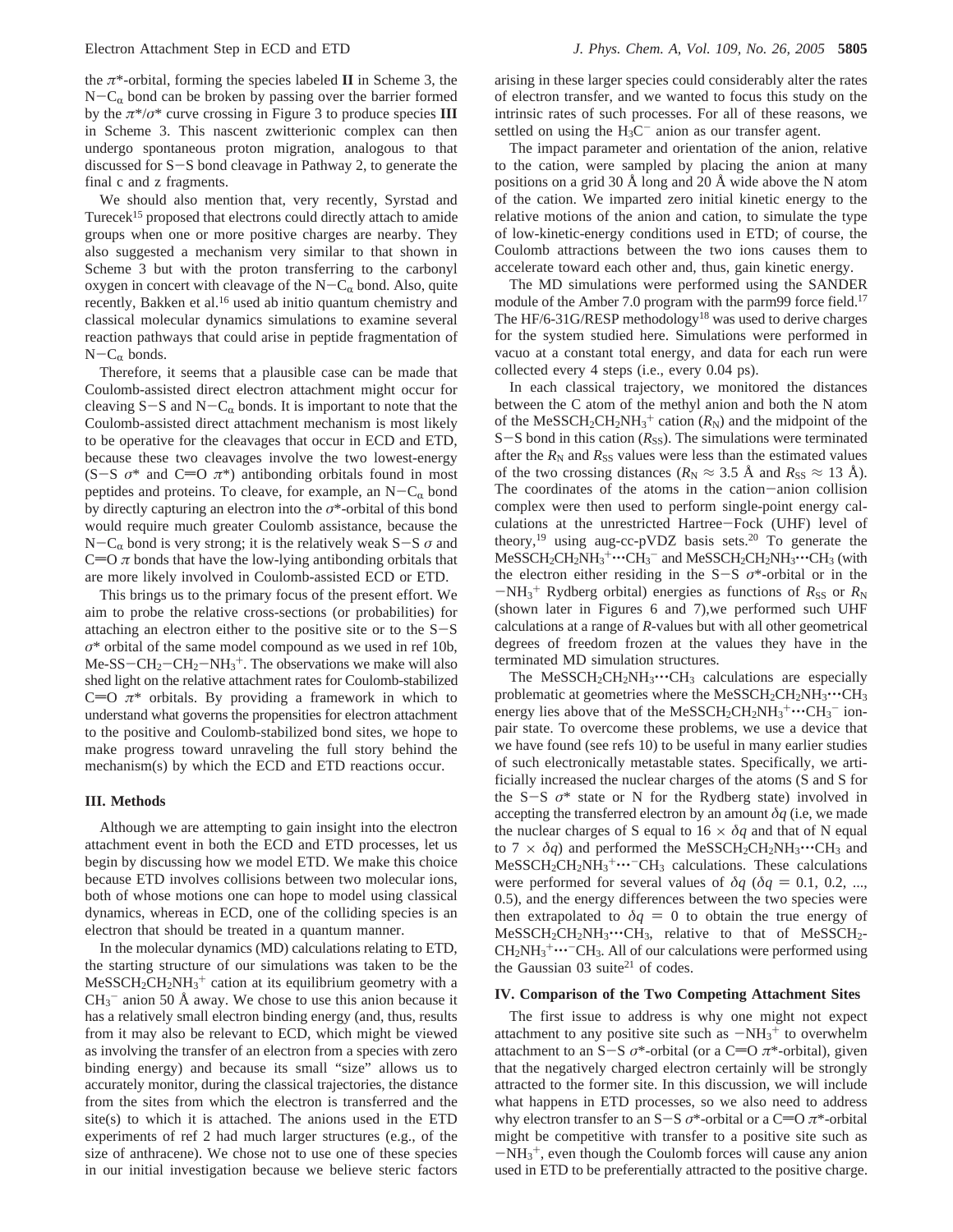

**Figure 4.** Qualitative depictions of attractive potentials occurring in the model  $MeSSCH_2CH_2NH_3^+$  species. The bold line shows a metastable (top) or bound (bottom) state for an electron. (See text for details.)

**A. The Bond-site and Rydberg-site Attractive Potentials.** In Figure 4, we offer what we think is a qualitatively useful depiction of the potential experienced by an electron (free in ECD or bound to an anion  $A^-$  in ETD) approaching a molecule such as Me-SS-CH<sub>2</sub>-CH<sub>2</sub>-NH<sub>3</sub><sup>+</sup> containing two sites of attraction. In the top of Figure 4, we show the potential that attraction. In the top of Figure 4, we show the potential that would result from the  $S-S$   $\sigma^*$ -site if no charge were present on the  $-NH_3^+$  group; this is meant to show a locally attractive<br>potential that is not deep enough to bind an electron, which is potential that is not deep enough to bind an electron, which is consistent with accessing the S-S  $\sigma^*$ -orbital, being 0.9 eV endothermic.<sup>22</sup> The bottom part of Figure 4 is intended to show a potential near the S-<sup>S</sup> *<sup>σ</sup>*\*-orbital that can bind an electron by 2.0 eV and a deeper potential near the  $-NH_3^+$  site that can<br>bind an electron by ca.  $A \in V$ bind an electron by ca. 4 eV.

We want to emphasize that, based on the ideas put forth in Figure 4, bonds that are very close to any positively charged site may have their antibonding ( $\sigma^*$  or  $\pi^*$ ) orbitals so drastically altered by the Coulomb potential of the nearby positive site that they make the binding of an electron to such orbitals impossible. A possible example of such a situation may be offered in a recent study of dissociative recombination<sup>23</sup> performed on protonated MeS-SMe and on *<sup>N</sup>*-methylacetamide. In the former, the protonation site is at one of the S atoms and in the latter, it is on the amine N atom. In this work, it was found that H-atom loss was the dominant channel (82%) for protonated *<sup>N</sup>*-methylacetamide and C-S bond cleavage was the major channel (62.5%) for MeSSMe (although S-S cleavage as well as the formation of  $Me + S + SMe$  accounted for 32 % of the fragments). However, in our opinion, both of these test molecules are not good candidates for the type of Coulombassisted bond-attachment process that we have been studying. We believe the positive charges are too close to merely Coulomb-stabilize antibonding orbitals, so one observes what is characteristic of dissociative recombination: cleavage of bonds immediately surrounding the positively charged sites. We would like to see experiments such as those described in ref 23 conducted on our  $MeSSCH_2CH_2NH_3^+$  ion to determine the branching ratio for S-S and N-H bond cleavage, for example.

**B. Expected Rates of Resonant Electron Transfer.** The interaction of an electron with a positive ion is most rigorously treated within the framework of quantum scattering theory, where the wave nature of the electron can be accommodated. Such an approach is presently beyond our capabilities for molecular cations of the complexity treated here, so we must resort to another approach to address the essential question of whether the electron will more likely bind to the Rydberg or the S-S  $\sigma^*$  (or C=O  $\pi^*$ ) site. Our approach is to first address the ETD case and to then attempt to extract from its lessons, as well as from considerations of earlier workers on electroncation and electron-molecule capture processes, information that might apply to ECD.

**1. The Electron Transfer Dissociation Case.** The ETD experiment involves collisions between a peptide or protein cation and an atomic or molecular anion. The relative translational motion of these two fragments can be treated reasonably well using classical dynamics methods, such as those we have utilized in the present work. Our approach to estimating the relative probabilities for transferring an electron from the valence orbital of  $A^-$  to either the Rydberg-site orbital or the  $S-S$   $\sigma^*$ site (or the C=O  $\pi$ <sup>\*</sup> site) has been to conduct classical trajectory simulations in which the following conditions are valid:

(1) The  $\text{MeSSCH}_2\text{CH}_2\text{NH}_3^+$  begins at its equilibrium geometry; $^{24}$ 

(2) The anion (we have chosen to use  $CH<sub>3</sub><sup>-</sup>$  because it binds the electron weakly (ca. 0.1 eV in reality but 0.66 eV using the basis set and theoretical method that we employed here)) has a relatively large orbital that can effectively overlap with either the Rydberg or S-S  $\sigma^*$ - (or C=O  $\pi^*$ -) orbitals. Its weak binding may also allow us to draw conclusions pertinent to the ECD case, because a very weakly bound electron in ETD may behave similar to a free electron in ECD;

(3) The anion-cation distance is initially very large (we use a value of 50  $\AA$ ) and there is zero initial inter-ion kinetic energy (see ref 24);

(4) A large range of impact parameters and orientations of the MeSSCH<sub>2</sub>CH<sub>2</sub>NH<sub>3</sub><sup>+</sup> are used.

In each such trajectory, we monitor the distances between the C atom of the methyl anion (the center of negative charge) and both the N atom of the MeSSCH<sub>2</sub>CH<sub>2</sub>NH<sub>3</sub><sup>+</sup> cation  $(R_N)$ and the midpoint of the  $S-S$  bond ( $R_{SS}$ ) in this cation. These distances have important roles in our simulations of electron transfer, because they govern the coupling between the  $CH_3^$ orbital from which the electron leaves and the  $MeSSCH_2CH_2$ - $NH_3^+$  cation's Rydberg and S-S  $\sigma^*$ -orbitals into which the electron moves electron moves.

For each trajectory, we need a way to estimate the probability that an electron-transfer event will occur and to which site (i.e., Rydberg or  $S-S$ ) it will happen. In Figure 5, we show qualitative plots of potential energies for three electronic states of an ETD system in which  $MeSSCH_2CH_2NH_3^+$  cations undergo collisions with a molecular anion we call  $A^-$  (CH<sub>3</sub><sup>-</sup> in our actual simulations). Of course, in our trajectory simulations, actual interfragment potential energies are computed; however, Figure 5 helps to explain the essence of how we extract electron-transfer probabilities.

The three different electronic states whose potentials are depicted in Figure 5, as functions of the distance  $R_N$  between the C atom of  $CH_3^-$  and the N atom are as follows:

(1) The MeSSCH<sub>2</sub>CH<sub>2</sub>NH<sub>3</sub><sup>+</sup> + A<sup>-</sup> ion-pair state whose<br>tential displays a characteristic Coulomb shape (- $e^{2}/R$  = potential displays a characteristic Coulomb shape  $(-e^2/R)$  $-14.4$  eV/*R*<sub>N</sub>, if we express *R*<sub>N</sub> in units of  $\AA$ ) at inter-ion distances where repulsive potentials (e.g., from inner-region electrons and nuclei) have not yet arisen. The asymptote of this state forms our reference point (i.e., zero) of the energies indicated for all the curves shown.

(2) The MeSSCH<sub>2</sub>CH<sub>2</sub>NH<sub>3</sub> + A state in which the "extra" electron has transferred from  $A^-$  to the Coulomb-stabilized  $S-S$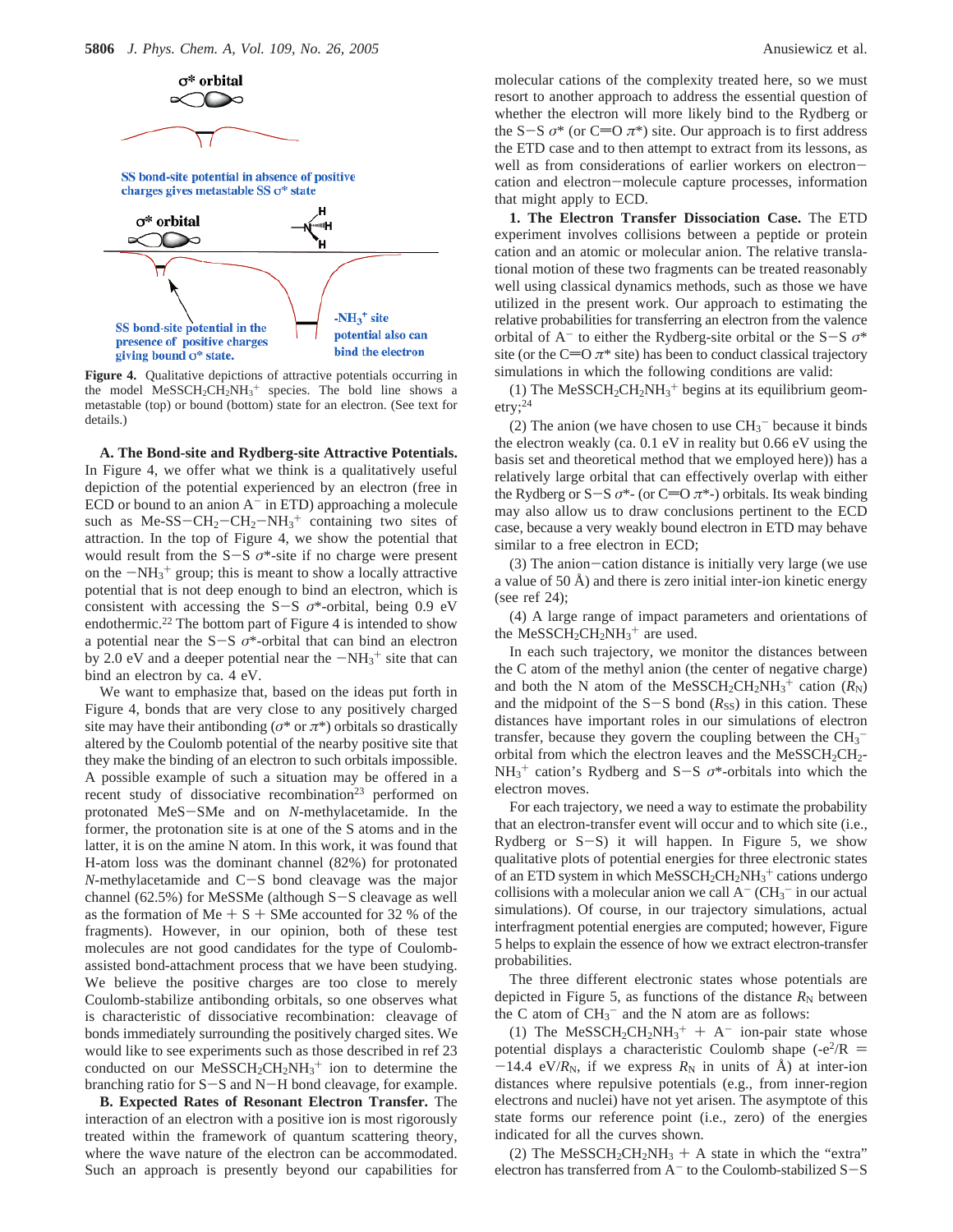

**Figure 5.** Potential energy of interaction between the MeSSCH<sub>2</sub>CH<sub>2</sub>NH<sub>3</sub><sup>+</sup> cation and the anion  $A^-$ , as well as potentials for the two chargeexchanged species. (See text for details.)

 $\sigma^*$ -orbital of MeSSCH<sub>2</sub>CH<sub>2</sub>NH<sub>3</sub><sup>+</sup>. Asymptotically, this state lies below the separated-ion state by 2.0 eV (the Coulomb-stabilized electron binding energy of the S-<sup>S</sup> *<sup>σ</sup>*\*-orbital) minus the electron affinity of A, which we call *EA*(A) (e.g., 0.66 eV for our  $CH<sub>3</sub><sup>-</sup>$ ).

(3) The MeSSCH<sub>2</sub>CH<sub>2</sub>NH<sub>3</sub> + A state in which the "extra" electron has transferred from  $A^-$  to the  $-NH_3^+$  centered<br>Rydberg orbital of MeSSCH.CH.NH<sub>2</sub><sup>+</sup> Asymptotically this Rydberg orbital of  $MeSSCH_2CH_2NH_3^+$ . Asymptotically, this state lies below the separated-ion state by 4 eV (the binding energy of the Rydberg state) minus *EA*(A).

Let us now consider what can happen in a typical ETD collision between one  $MeSSCH_2CH_2NH_3^+$  cation and one  $A^$ anion that encounter each other with very low initial relative kinetic energy (as characteristic of ETD). Their attractive Coulomb potential will cause them to be accelerated toward each other (with the  $-NH_3^+$  site of the cation moving toward  $\Delta^-$ ). As the jons reach the first "crossing" geometry (denoted A-). As the ions reach the first "crossing" geometry (denoted by the upper circle in Figure 5), their relative kinetic energy will be 2.0 eV  $- EA(A)$ , from which we can evaluate their relative velocity  $v_1 = [2(2.0 \text{ eV} - EA(A))/\mu]^{1/2}$ , in terms of the reduced mass  $(\mu)$  of the two ions. At this first crossing point, a resonant electron transfer from the orbital of  $A^-$  initially holding the electron and the  $S-S$   $\sigma^*$  orbital is possible. At the second crossing point, the relative velocity is  $v_2 = [2(4 \text{ eV} - EA(A))$  $\mu$ <sup>[1/2</sup> and resonant electron transfer to the  $-NH_3$ <sup>+</sup> Rydberg orbital can occur. orbital can occur.

The probability *P* of such resonant transfer processes can be expressed in terms of Landau-Zener-Stueckelberg (LZS) theory<sup>25</sup> as follows:

$$
P_{\sigma^*} = 1 - \exp[-2\pi \mathcal{R}_{1,2}^2 / (\hbar v_1 |\Delta F_{1,2}|)] \tag{1a}
$$

$$
P_{\text{Rydberg}} = 1 - \exp[-2\pi \mathcal{R}_{1,3}^2 / (\hbar v_2 |\Delta F_{1,3}|)] \tag{1b}
$$

where  $v_1$  and  $v_2$  are the velocities introduced previously,  $\Delta F_{1,J}$ is the difference is the slopes of the two potential surfaces at the crossing point, and  $\mathcal{H}_{1J}$  represents the electronic Hamiltonian matrix elements connecting the pairs of electronic configurations whose curves cross. Assuming that the two curves in which either state of the neutral MeSSCH<sub>2</sub>CH<sub>2</sub>NH<sub>3</sub> interacts with the neutral A are essentially flat at large interfragment distances, and that the curve describing the MeSSCH<sub>2</sub>CH<sub>2</sub>NH<sub>3</sub><sup>+</sup> + A<sup>-</sup><br>interaction can be approximated as  $-e^{2/R}$ , we can solve for the interaction can be approximated as  $-e^2/R$ , we can solve for the two crossing distances (if the distances used are given in units of Å and the energies appear in units of eV):

$$
R_1 = \frac{14.4}{2.0 - EA(A)}
$$
 (2a)

$$
R_2 = \frac{14.4}{4 - EA(A)}
$$
 (2b)

as well as for the slope differences ∆*F* (given in units of eV/Å) at the two distances  $\Delta F_{1,2}$  and  $\Delta F_{1,3}$ :

$$
\Delta F_{1,2} = \frac{14.4}{R_1^2} \tag{3a}
$$

$$
\Delta F_{1,3} = \frac{14.4}{R_2^2} \tag{3b}
$$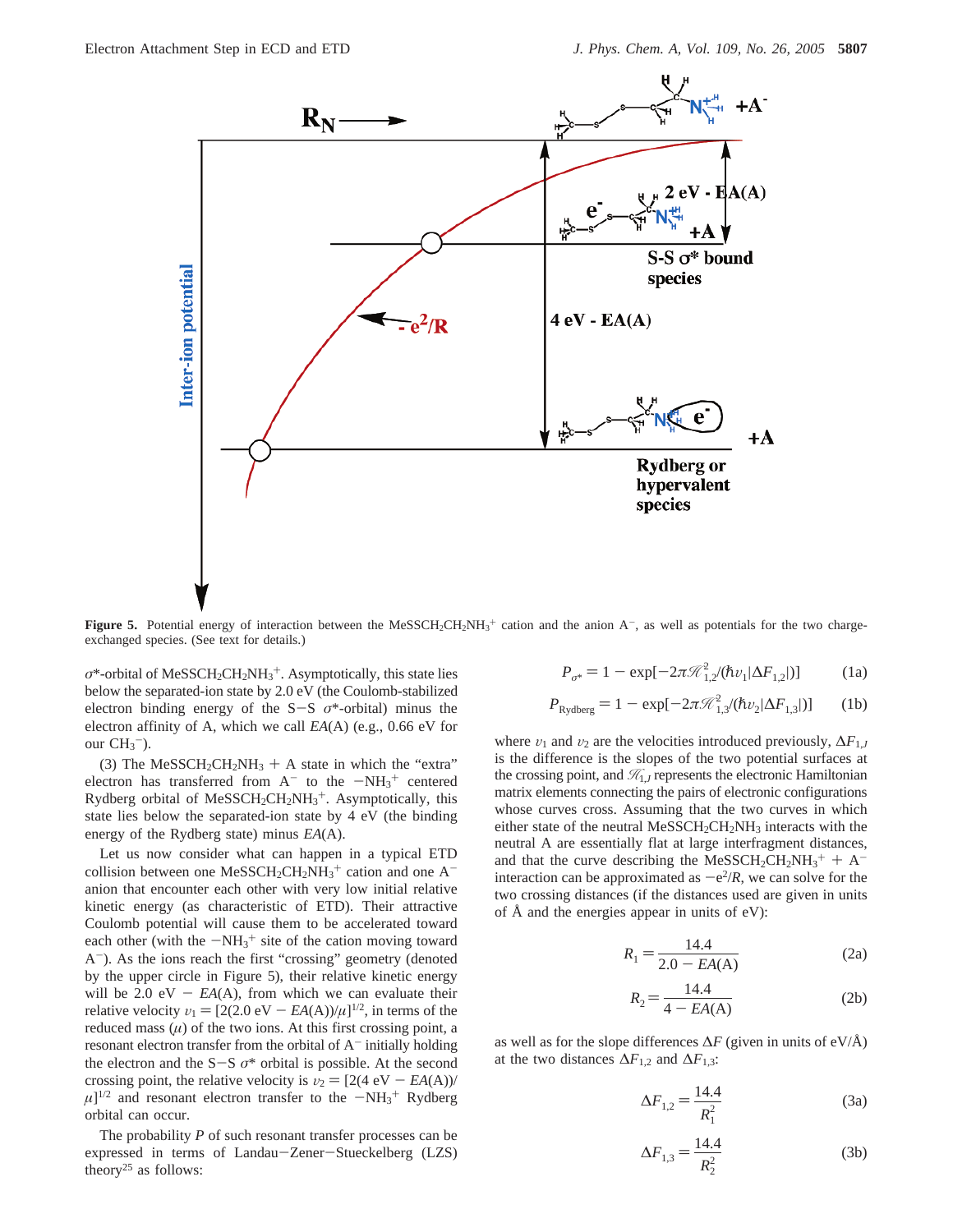For the  $CH_3^-$  anion that we use for  $A^-$ , the value of *EA* is ca. 0.66 eV, so  $R_1 = 10.75 \text{ Å}$ ,  $R_2 = 4.31 \text{ Å}$ ,  $\Delta F_{1,2} = 0.125 \text{ eV/A}$  $= 2.42 \times 10^{-3}$  hartrees/bohr, and  $\Delta F_{1,3} = 0.775 \text{ eV/A} = 1.51$  $\times$  10<sup>-2</sup> hartrees/bohr. The velocities at the two crossing points can also be obtained for this specific case, and we find  $v_1$  =  $1.9 \times 10^{-3}$  bohr/au and  $v_2 = 3.0 \times 10^{-3}$  bohr/au. Of course, these values are only estimates that can be used to gain qualitative predictions of the transfer rates. However, as we show later, the predictions achieved within this model are in rather good agreement with those obtained by running classical trajectories. We should also note that LZS theory has been successfully applied<sup>26</sup> to a problem that is very similar to that studied here: the calculation of transition probabilities for cation-anion pairs being formed when species in Rydberg and valence states collide. It is also used<sup>27</sup> to interpret the rates as which electrons are transferred from Rydberg states of atoms to molecules with large dipole moments to form dipole-bound anions.

The only quantities one still needs to obtain to permit an estimate of the rates of hopping from the (diabatic) MeSSCH<sub>2</sub>- $CH_2NH_3^+ + A^-$  surface to either of the two (diabatic) charge-<br>exchanged surfaces are the two Hamiltonian matrix elements exchanged surfaces are the two Hamiltonian matrix elements  $\mathcal{H}_{1,2}$  (for the S-S  $\sigma^*$  surface) and  $\mathcal{H}_{1,3}$  (for the Rydberg-orbital surface). These coupling matrix elements, which result in the adiabatic surfaces, are dependent on the overlaps between the orbital of  $CH_3^-$  that initially holds the electron and the S-S<br> $\sigma^*$ -orbitals and Rydberg orbitals into which the electron is *σ*\*-orbitals and Rydberg orbitals into which the electron is transferred. To obtain these matrix elements for use in calculating electron-transfer rates, we performed several electronic structure calculations in the neighborhoods of the two crossings. Within the first neighborhood, we calculated the energies of two different electronic states: that with an orbital occupation corresponding to the MeSSCH<sub>2</sub>CH<sub>2</sub>NH<sub>3</sub><sup>+</sup> + A<sup>-</sup> ion pair, and<br>another with an orbital occupancy corresponding to MeSSCH<sub>2</sub>another with an orbital occupancy corresponding to MeSSCH<sub>2</sub>- $CH<sub>2</sub>NH<sub>3</sub> + A$  with the electron residing in the S-S  $\sigma^*$ -orbital. Within the second neighborhood, we also calculated the energies of two different electronic states: that with an orbital occupation corresponding to the MeSSCH<sub>2</sub>CH<sub>2</sub>NH<sub>3</sub><sup>+</sup> + A<sup>-</sup> ion pair, and<br>another with an orbital occupancy corresponding to MeSSCH<sub>2</sub> another with an orbital occupancy corresponding to MeSSCH2-  $CH_2NH_3 + A$  with the electron residing in the  $-NH_3^+$  Rydberg<br>orbital. By plotting these pairs of energies throughout the orbital. By plotting these pairs of energies throughout the crossing regions, we extract the magnitude of the coupling Hamiltonian matrix element from the smallest energy splitting<sup>28</sup> between the energies of the two adiabatic states. In Figures 6 and 7, we show two such avoided-crossing plots; one relates to the S-S  $\sigma^*$  state and one to the  $-NH_3^+$  Rydberg state.

Note that the distance at which the avoided crossing occurs for the Rydberg case (3.65 Å) of Figure 7 is not exactly the distance (4.31 Å) predicted by the simple Coulomb model introduced previously. This is because the  $MeSSCH_2CH_2NH_3^+$  $+$  A<sup>-</sup> potential is not purely Coulombic and the MeSSCH<sub>2</sub>- $CH<sub>2</sub>NH<sub>3</sub> + A$  potential is not entirely flat. The distance at which the avoided crossing occurs for the  $\sigma^*$  case (13.05 Å) of Figure 6 seems to be much larger than that  $(10.75 \text{ Å})$  predicted in the Coulomb potential model. However, what the Coulomb model predicts is the critical  $H_3C^-$  to N distance  $(R_N)$ , whereas in Figure 6, it is the H<sub>3</sub>C<sup>-</sup> to S-S bond midpoint distance  $(R_{SS})$ that appears on the horizontal axis. Thus, to compare the prediction of the Coulomb model to the ab initio computed crossing point, we must relate  $R_N$  and  $R_{SS}$  for this  $\sigma^*$  crossing case. We noticed by examining many dynamical trajectories that, regardless of where (i.e., impact parameter and orientation) the  $CH_3^-$  ion initiates its collision, the attractive Coulomb forces between it and the nitrogen center of  $MeSSCH_2CH_2NH_3^+$ 



**Figure 6.** Energies of the MeSSCH<sub>2</sub>CH<sub>2</sub>NH<sub>3</sub><sup>+</sup> + CH<sub>3</sub><sup>-</sup> (higher curve at large R and lower curve at small R) and S-S  $\sigma^*$  (lower at large R at large *<sup>R</sup>* and lower curve at small *<sup>R</sup>*) and S-<sup>S</sup> *<sup>σ</sup>*\* (lower at large *<sup>R</sup>* and higher at small *R*) MeSSCH<sub>2</sub>CH<sub>2</sub>NH<sub>3</sub> + CH<sub>3</sub> surfaces, each as a function of the distance from the methyl C atom to the S-S midpoint.



**Figure 7.** Energies of the MeSSCH<sub>2</sub>CH<sub>2</sub>NH<sub>3</sub><sup>+</sup> + CH<sub>3</sub><sup>-</sup> (higher curve at small R) and  $-NH_3$ <sup>+</sup> Rydberg (lower at at large *R* and lower curve at small *R*) and  $-NH_3^+$  Rydberg (lower at large *R* and higher at small *R*) MeSSCH<sub>2</sub>CH<sub>2</sub>NH<sub>2</sub> + CH<sub>2</sub> surfaces large *R* and higher at small *R*) MeSSCH<sub>2</sub>CH<sub>2</sub>NH<sub>3</sub> + CH<sub>3</sub> surfaces, each as a function of the distance from the methyl C atom to the N atom.

generates an almost collinear arrangement of the S-S, N, and  $CH<sub>3</sub><sup>-</sup>$  units as the trajectory enters the curve-crossing regions. Representative such geometrical configurations for the S-<sup>S</sup> *<sup>σ</sup>*\* and  $-NH_3$ <sup>+</sup> Rydberg curve crossing regions are shown in Figure  $\beta$ 8.

Knowing that all trajectories access such geometries near the crossings allows us to relate  $R_N$  to  $R_{SS}$ , given that the distance from the midpoint of the  $S-S$  bond and the N atom is 4.8 Å. Thus, the  $R_{SS} = 13.05$  Å value shown in Figure 6 corresponds to a value of  $R_N = 8.25$  Å, which is shorter than the  $R_N =$ 10.75 Å value predicted using the simple Coulomb formula (again because the potential curves are not entirely Coulombic and flat as assumed).

One other important point to make involves how trajectories move through the two crossing points. From Figure 5 and keeping in mind the near-collinear  $SS-N-CH_3$  geometries that characterize essentially all trajectories at the critical distances, it should be clear that the  $S-S$   $\sigma^*$  crossing will always be accessed before the  $-MH_3^+$  Rydberg crossing, as illustrated in<br>Figure 9 Figure 9.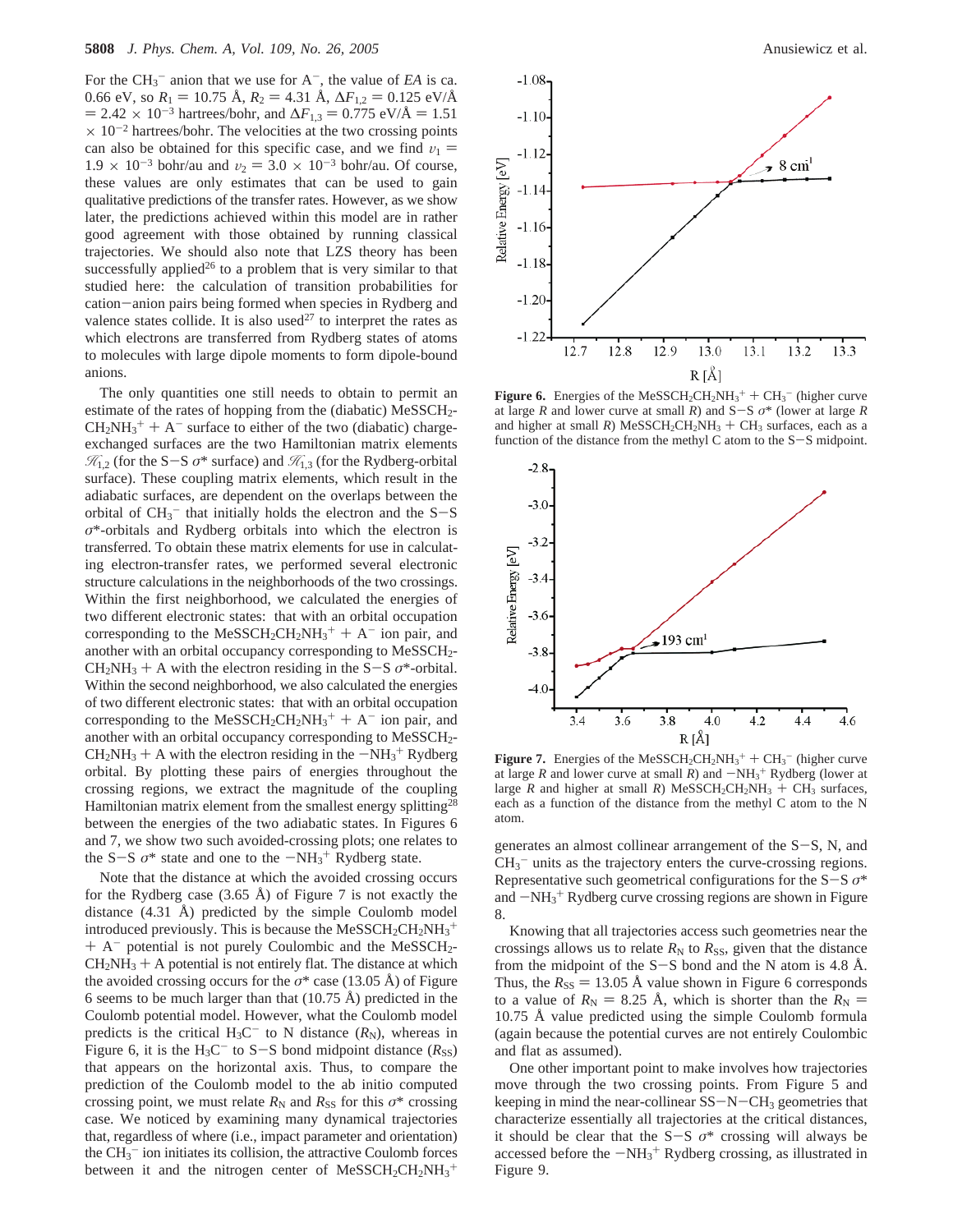

**Figure 8.** Representative geometries realized when  $CH_3^-$  (left) collides with MeSSCH<sub>2</sub>CH<sub>2</sub>NH<sub>3</sub><sup>+</sup> and reaches the S-S  $\sigma^*$  (top) and  $-NH_3$ <sup>+</sup><br>Rydherg (bottom) curve crossings, clearly showing the characteristic Rydberg (bottom) curve crossings, clearly showing the characteristic near-collinear C-N-SS orientation.

Thus, all trajectories will have a chance to undergo an electron transfer to the weaker bond-attached ( $\sigma^*$ , in our case) site before realizing a chance to transfer to the stronger +-attached (Rydberg, in our case) site. This somewhat counterintuitive observation suggests that Coulomb-assisted bond attachment may indeed have a chance to compete against the stronger positively charged site.

Now, let us return to estimating the electron-transfer rates, which is the primary focus of this work. From the closest approach between pairs of the energy-versus-distance plots shown in Figures 6 and 7, we can evaluate the magnitudes of the  $\mathcal{H}_{1,2}$  and  $\mathcal{H}_{1,3}$  matrix elements:

$$
\mathcal{R}_{1,2} = 4 \text{ cm}^{-1} \tag{4a}
$$

$$
\mathcal{R}_{1,3} = 96 \text{ cm}^{-1} \tag{4b}
$$

Combining these coupling matrix elements with the force and velocity estimates quoted previously, we can evaluate the quantity entering into the exponential factor in eq 1:

$$
\frac{2\pi \mathcal{R}_{1,2}^2}{\hbar v_1 |\Delta F_{1,2}|} = 4.54 \times 10^{-4}
$$
 (5a)

$$
\frac{2\pi \mathcal{R}_{1,3}^2}{\hbar v_2 |\Delta F_{1,3}|} = 267 \times 10^{-4}
$$
 (5b)

Because these factors are small fractions, we can approximate the exponentials appearing in eq 1 as  $1 - \exp(-x) \approx x$  to obtain the probabilities for transferring an electron either to the  $S-S$  $\sigma^*$  site or to the  $-NH_3$ <sup>+</sup> Rydberg site in a resonant process:

$$
P_{\sigma^*} = 4.54 \times 10^{-4} \tag{6a}
$$

$$
P_{\text{Rydberg}} = 267 \times 10^{-4} \tag{6b}
$$

When we use the actual classical trajectory velocities ( $v_1 = 2.8$ )  $\times$  10<sup>-3</sup> bohr/au and  $v_2 = 6.2 \times 10^{-3}$  bohr/au) and potential slope differences ( $\Delta F_{1,2} = 8.7 \times 10^{-4}$  hartree/bohr and  $\Delta F_{1,3}$  $= 1.0 \times 10^{-2}$  hartree/bohr), we obtain  $P_{\sigma^*} = 8 \times 10^{-4}$  and  $P_{\text{Rydberg}} = 182 \times 10^{-4}$ , in agreement with the simple Coulomb model's predictions (eqs 6) to within a factor of 2. To estimate cross sections for these two processes, we can multiply these probabilities by  $\pi R_C^2$  for the two crossing radii and obtain

$$
\sigma_{\sigma^*} = 0.16 \,\text{\AA}^2 \tag{7a}
$$

$$
\sigma_{\text{Rydberg}} = 1.6 \text{ Å}^2 \tag{7b}
$$



**Figure 9.** Prototypical bond (B) and cation (+) compound, with B and  $+$  separated by a distance *r*. The spheres, of radii  $R_N$  and  $R_B$ , denote the surfaces at which an anion (or electron)-cation Coulombic energy surface will intersect the bond-attached or cation-attached energy surface, respectively.

Therefore, the two cross sections (and, thus, the rate constants) are more similar than are the attachment probabilities.

To refine the accuracy of our determination of the probabilities for transferring electron and cross sections, we subsequently repeated our UHF-level studies (as detailed in Figures 6 and 7) at the second-order Møller-Plesset (MP2) correlated level of theory. We found that the magnitudes of the matrix elements are

$$
\mathcal{R}_{1,2} = 1 \text{ cm}^{-1} \tag{8a}
$$

$$
\mathcal{R}_{1,3} = 59 \text{ cm}^{-1} \tag{8b}
$$

Inserting these new values of matrix elements in eqs 5, we obtain probabilities of 2.84  $\times$  10<sup>-5</sup> and 100.23  $\times$  10<sup>-4</sup> for transferring an electron to the  $S-S$   $\sigma^*$  site or the  $-NH_3^+$  Rydberg site,<br>respectively. Therefore, we can approximate the two cross respectively. Therefore, we can approximate the two cross sections as

$$
\sigma_{\sigma^*} = 0.01 \text{ \AA}^2
$$

and

$$
\sigma_{\text{Rydberg}} = 0.58 \text{ \AA}^2
$$

at the MP2 level of theory.

As noted previously, these results are based on approximations to the ion-pair and neutral energy curves and to the resultant velocities and force differences, although they do use ab initio data for the Hamiltonian couplings. Nevertheless, they suggest the following:

(1) The couplings are weak enough to render the probabilities per collision for hopping either to the S-<sup>S</sup> *<sup>σ</sup>*\* surface or the  $-NH<sub>3</sub><sup>+</sup>$  surface small. This implies that the cross sections for<br>bond cleavage via either mechanism should be a small fraction bond cleavage via either mechanism should be a small fraction of the collision cross section, as the data of eq 7 show.29

(2) Although transfer to the Rydberg surface is more likely than to the  $\sigma^*$  surface (primarily because of the larger Hamiltonian coupling), the difference in probability is not more than 2 orders of magnitude and the cross-section ratios are even more similar.

Before moving on to discuss the ECD case, let us consider what one might expect if the  $CH_3^-$  anion used in the present simulations were replaced by another anion. To do so, we examine the factors entering into the quantity  $2\pi \mathcal{R}_1^2$ /( $\hbar v_1|\Delta F_{1,2}|\$ ) and the crossing radius. If an anion with a larger electron binding energy than CH<sub>2</sub><sup>-</sup> were used: larger electron binding energy than  $CH_3^-$  were used:

(1) Both the *σ*\* and Rydberg crossing points would be shifted to smaller values of *R*, so both the v and  $|\Delta F|$  values would be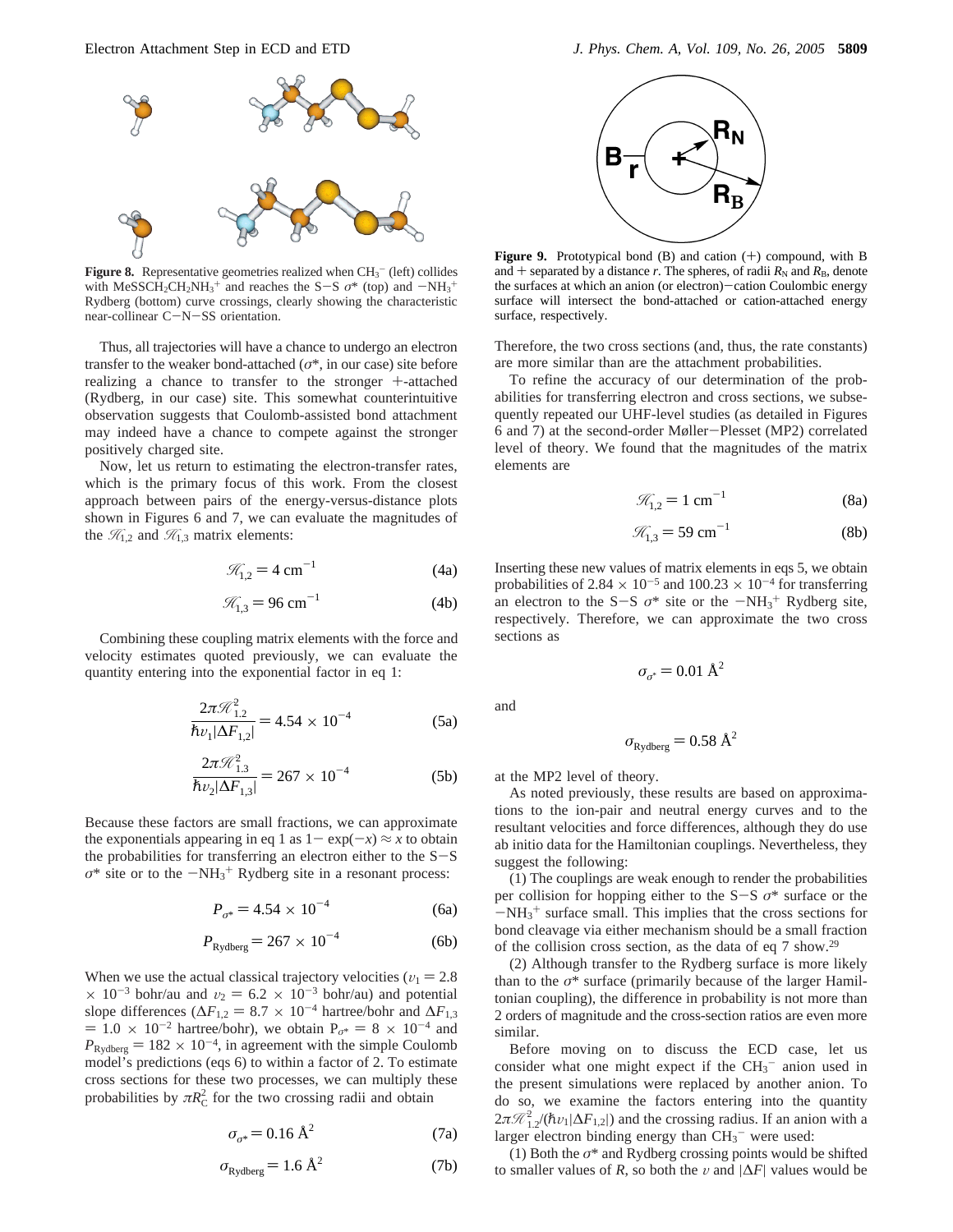larger but not by orders of magnitude. These trends would have a tendency to decrease the electron-transfer probabilities.

(2) However, both the  $\mathcal{H}_{1,2}$  and  $\mathcal{H}_{1,3}$  values would be larger (and could be so by considerable amounts), because these coupling matrix elements are dependent on the overlaps of the anion orbital and the  $S-S \sigma^*$ -orbital or  $-NH_3^+$  Rydberg orbital.<br>Such overlaps are dependent exponentially on the distance Such overlaps are dependent exponentially on the distance between the two centers where the orbitals are localized, which is why we suggest the matrix elements could be much larger for anions with higher electron binding energies. Moreover, because it is the squares of these coupling elements that appear in the electron-transfer rate expression, these trends would likely have a tendency to dominate those resulting from  $\nu$  and  $\Delta F$ and, thus, produce greater transfer rates.

(3) The shift of both crossing points to smaller values would have a tendency to decrease both cross sections.

Of course, the opposite trends would apply if an anion with a smaller binding energy were used. To the extent that ECD can be viewed as ETD with an anion of very low electron binding energy, this would seem to suggest that the transfer probabilities in ECD should be smaller than those in ETD, because the  $\mathcal{H}_{1,2}$  and  $\mathcal{H}_{1,3}$  matrix elements in ECD would be smaller than those in ETD. However, because ECD will have larger crossing points than ETD, this would have a tendency to increase the cross sections and, thus, the rates.

In the following section, we further discuss the ECD case, but before moving on to that topic, we note that an interesting suggestion results from the aforementioned analysis. In particular, we suggest that if one were to use an anion whose electron binding energy exceeds that of the  $S-S \sigma^*$  site (i.e, 2) eV for the model cation used in this work, but smaller if a cation with more methylene units (such as  $MeSS(CH_2)_4NH_3^+$ ) were used<sup>30</sup>), one could render transfer to the  $\sigma^*$ -site energetically impossible. In this case, one could expect that any S-S bond fragmentation must result from electron attachment to the Rydberg site, followed by bond cleavage via the mechanism of Scheme 2. Conducting such ETD experiments would be an excellent test of the validity of the Coulomb-assisted S-<sup>S</sup> *<sup>σ</sup>*\* attachment mechanism that we have suggested.

**2. The Electron Capture Dissociation Case.** It is not at all clear that the rates of electron transfer to the  $S-S$   $\sigma^*$  (or  $C=O$  $\pi^*$ ) site and the  $-NH_3^+$  site in ECD experiments can be estimated using analytical expressions (e.g. eq. 1) applicable to estimated using analytical expressions (e.g., eq 1) applicable to ETD with the anion binding energy set to zero.

After all, when the electron is electronically bound in an orbital of any stable anion, it is spatially localized (albeit probably over a substantially large orbital, because anions have small electron binding energies) and, thus, its trajectory toward the cation is governed by classical mechanics. In contrast, the free electrons of ECD should be described by spatially delocalized continuum functions and treated by quantum mechanics. Therefore, it is wise to attempt to gain estimates for ECD processes using an independent approach to that detailed previously, which is what we now offer.

The continuum-electron wave function can be characterized by local de Broglie wavelength,

$$
\lambda = \frac{2\pi\hbar}{\left(2m_eKE\right)^{1/2}}\tag{9}
$$

which is dependent on the kinetic energy (*KE*) of the electron. In the ECD source, the electron kinetic energy distribution is peaked at very low values (e.g., in the range of tenths of an electron volt). However, as the electrons are accelerated toward the positive site(s) (of our model compound or of a peptide or protein sample),  $KE$  increases, so  $\lambda$  decreases. At the crossing points (i.e., as in Figure 5 but with  $EA(A) = 0$ ), the electron's kinetic energy will equal the binding energy of the S-S  $\sigma^*$ site (first crossing) or that of the  $-NH_3^+$  site (second crossing).<br>Using values of 2 and 4 eV respectively for these two binding Using values of 2 and 4 eV, respectively, for these two binding energies, we obtain  $\lambda$  values of 8.7 Å (at the S-S  $\sigma^*$  crossing) and 5.8 Å (at the  $-NH_3^+$  crossing). To the extent that waves<br>of these  $\lambda$  values overlap with the  $\sigma^*$ -orbitals and Rydberg of these *λ* values overlap with the *σ*\*-orbitals and Rydberg orbitals, whose radial extents are not that much smaller than these values, the coupling matrix elements  $\mathcal{H}_{1,2}$  and  $\mathcal{H}_{1,3}$  will be significant. Although the evaluation of Hamiltonian matrix elements between continuum electron wave functions and bound orbitals is beyond our current abilities for systems as complex as we study here, we would expect  $\mathcal{H}_{1,2}$  and  $\mathcal{H}_{1,3}$  to not differ by more than an order of magnitude for the two cases at hand. We say this because the de Broglie wavelengths are similar (6 Å and 9 Å), as are the radial extents of the  $\sigma^*$ -orbitals and Rydberg orbitals.31 The primary conclusion of this analysis is that there is no reason to believe that the relative probabilities of transferring to the  $S-S$   $\sigma^*$  site or to the  $-NH_3^+$  Rydberg<br>site will be substantially different in ECD than the aforemensite will be substantially different in ECD than the aforementioned estimates in ETD suggest. Of course, these conclusions are based on our ability to view the ECD process as being similar to an ETD event whose anion has a vanishingly small electron binding energy.

To base our analysis of ECD on an even broader set of experiences, let us also examine what is known about the cross sections for attaching low-energy electrons to cations and to neutral molecules and consider applying this knowledge to our *σ*\* and Rydberg ECD attachments.

Unfortunately, very few absolute cross sections have been determined for electron attachment to cations, and, to the best of our knowledge, this cross section is not known for our model compound. It is known32 that the cross section for the attachment of 0.1 eV electrons<sup>33</sup> to a cation site such as  $OH_3^+ + e^- \rightarrow OH_3$  is on the order of  $10^{-14}$  cm<sup>2</sup>. It is believed that the process  $OH<sub>3</sub>$  is on the order of  $10^{-14}$  cm<sup>2</sup>. It is believed that the process occurs by initial capture into a high Rydberg state of the OH3 radical, followed by radiationless relaxation to lower electronic states. Moreover, the cross section for  $SH_3^+ + e^- \rightarrow SH_3$  is<br>also ca.  $10^{-14}$  cm<sup>2</sup> so it seems reasonable to assume that the also ca.  $10^{-14}$  cm<sup>2</sup>, so it seems reasonable to assume that the  $-NH_3^+ + e^- \rightarrow -NH_3$  Rydberg-site attachment cross section<br>is in this same range for electrons in the 0.1 eV energy range is in this same range for electrons in the 0.1 eV energy range that is applicable to ECD.

When considering attachment to the *σ*\*-orbital, we again face a situation in which the absolute cross section for our compound is not known. Therefore, we must make a reasonable estimate of this cross section as well. The dissociative attachment cross section for attaching to the *σ*\*-orbital and subsequently cleaving the C-Cl  $\sigma$ -bond in CHF<sub>2</sub>Cl + e<sup>-</sup>  $\rightarrow$  Cl<sup>-</sup> + CHF<sub>2</sub> has been determined<sup>34</sup> to be  $2 \times 10^{-19}$  cm<sup>2</sup>. However, this value reflects the cross section for electron capture multiplied by the fraction *F* of nascent (CHF<sub>2</sub>Cl)<sup>-</sup>  $\sigma^*$  anions that survive long enough for their C-Cl bond to rupture. This fraction is governed by the rate at which the C-Cl bond breaks  $(k_{\text{diss}})$  (ca. in one-half of a vibrational period, or at a rate of  $10^{14}$  s<sup>-1</sup>) and the rate at which the  $\sigma^*$  anion undergoes electron autodetachment ( $k_{\text{detail}}$ ) (ca.  $10^{15}$  s<sup>-1</sup>). Therefore,  $F = k_{\text{diss}}/(k_{\text{diss}} + k_{\text{detach}})$ , which is  $\sim$ 10<sup>-1</sup> in the C-Cl bond rupture case. This means that the cross section for electron capture is in the  $2 \times 10^{-18}$  cm<sup>2</sup> range for CHF2Cl. Another example of a known cross section for DEA is that for the process shown in Scheme 4, which is  $7 \times 10^{-18}$ cm2. 35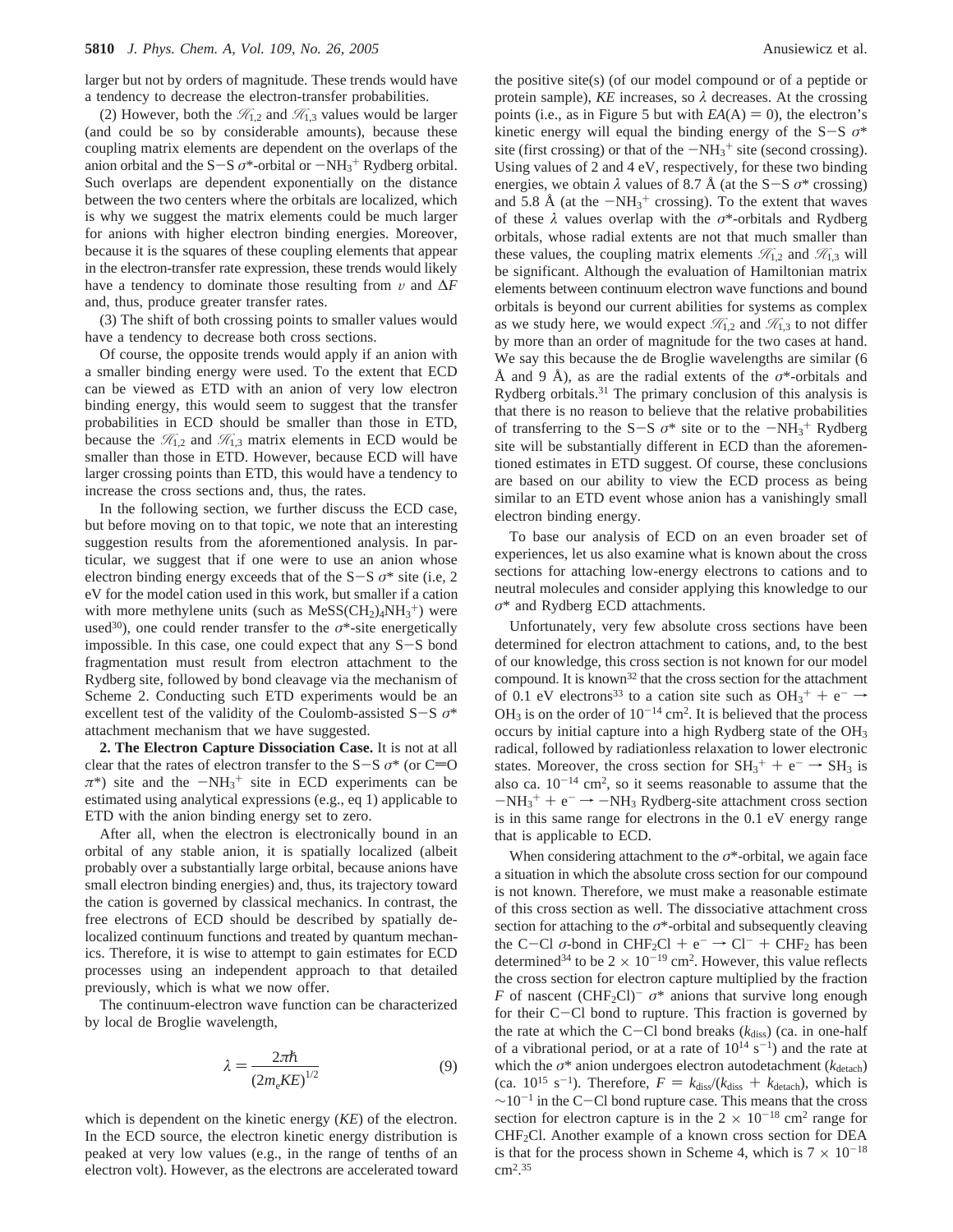**SCHEME 4**



Again, this cross section relates to the attachment (to the olefin  $\pi^*$ -orbital), followed by the cleavage (of the C-Cl  $\sigma$  bond); therefore, it must be corrected for the fraction *F* of nascent *π*\* anions that survive long enough to break the  $C-Cl$  bond. This fraction is also in the  $10^{-1}$  range; therefore, for Scheme 4, the cross section for attachment alone is  $\sim$ 7 × 10<sup>-17</sup> cm<sup>2</sup>.

The attachment cross-section data presented previously suggests that attachment to the S-S  $\sigma^*$  site ( $\sigma \approx 10^{-16}-10^{-17}$  $\text{cm}^2$ ) can be expected to be a few orders of magnitude smaller than the attachment to the  $-NH_3^+$  Rydberg site ( $\sigma \approx 10^{-14}$ <br>cm<sup>2</sup>). Our earlier analysis, based on the ETD case, suggests cm2). Our earlier analysis, based on the ETD case, suggests that the respective cross sections should be ca.  $1.6 \times 10^{-17}$  cm<sup>2</sup> and  $1.6 \times 10^{-16}$  cm<sup>2</sup>. It seems that our ETD-based estimates of the  $\sigma^*$  site cross section is in good agreement with expectations, based on DEA of both *σ*\*-orbitals and *π*\*-orbitals. In some contrast, our ETD-based estimates of the cross section of the Rydberg site is considerably smaller than the measured cross sections for species such as  $H_3O^+$  and  $H_3S^+$ . These differences probably result from our having estimated the rate of formation of the lowest-energy  $-NH_3$  Rydberg state, whereas the dissociative recombination (DR) experiments (ref 32) likely form higher-energy Rydberg states that quickly decay radiationlessly to lower states that subsequently fragment. Therefore, it is probably best (i.e, combining our ETD estimates with the experimental DEA and DR data) to give the following estimates:

$$
\sigma_{\sigma^*} = 10^{-16} - 10^{-17} \,\text{cm}^2 \tag{10a}
$$

$$
\sigma_{\text{Rydberg}} = 10^{-14} - 10^{-16} \text{ cm}^2 \tag{10b}
$$

Thus, we are left concluding that ECD electrons probably attach to a positive site up to a thousand times more often than to Coulomb-stabilized  $S-S$   $\sigma^*$  sites, although the uncertainties in these estimates are large enough to merit well-designed experiments and theoretical studies to refine our predictions.

However, it is important to keep in mind that these attachment cross sections or rates are not directly proportional to the two rates of subsequent S-S bond cleavage. After an electron exothermically attaches to a  $\sigma^*$  site, the S-S bond is promptly cleaved; however, when an electron attaches to a Rydberg site, the second and third steps in Scheme 2 must still occur before the  $S-S$  bond ruptures. In particular, we note that only a fraction of the H atoms released or transferred from the  $-NH_3$  site will attach to the  $S-S$  bond, unless the two sites are in relatively close proximity. If the  $-NH_3^+$  site is not initially in contact<br>with the S-S bond and is located a distance R away only a with the S-S bond and is located a distance *<sup>R</sup>* away, only a fraction of the released H atoms will strike the S-S bond. This fraction can be estimated knowing the length  $R_{SS}$  of the  $S-S$ bond. A sphere of radius *R* has an area of  $\pi R^2$  and the S-S bond region covers an area of approximately  $\pi(R_{SS}/2)^2$ , so the fraction of ejected H atoms likely to strike the S-S bond is  $(R_{SS}/2R)^2$ . Using values of  $R_{SS} = 2$  Å and  $R = 4.8$  Å (the distance from the midpoint of the S-S bond and the N atom in the equilibrium geometry of  $H_3C-S-S-CH_2-CH_2-NH_3^+$ ,<br>we estimate that 4% of the ejected H atoms would strike the we estimate that 4% of the ejected H atoms would strike the <sup>S</sup>-S bond for our model compound. This would then render the cross section for bond cleavage through attachment to the Rydberg site much closer in magnitude to that for attachment



Figure 10. Potential test compounds in which the positive site and the  $S-S$  or  $C=O$  sites are held at relatively fixed distances.

to the  $\sigma^*$  site for our model compound. Of course, if the  $-NH_3^+$ <br>site is initially in close contact with the S-S hond, as assumed site is initially in close contact with the S-S bond, as assumed in the second variant of Schemes 1 and 2, a much higher fraction of the H atoms will probably strike the S-S bond, and the Rydberg bond-cleavage cross section would then be expected to be 50 $-1000$  times larger than that for the  $\sigma^*$  bond cleavage.

#### **V. Summary and Generalizations**

In our opinion, the model classical trajectory and ab initio electronic structure calculations that we have conducted, combined with an analysis of known experimental cross sections for electron attachment, and assuming a resonant electrontransfer model for electron transfer dissociation (ETD), allows us to suggest the following for our model compound:

(1) ETD can occur at the positive site or the  $S-S$  bond site at rates differing by an order of magnitude and favoring the positive site when  $CH_3^-$  is used as the anion.

(2) ETD to the Coulomb-stabilized bond site can be "turned off" through the use of an anion  $A^-$  whose electron binding energy exceeds that of the S-S bond site (ca. 2 eV for our compound). The latter is determined by the intrinsic vertical electron attachment energy (ca. 0.9 eV endothermic) of the bond site and the Coulomb stabilization energy provided by the cation's positive site (ca. 3 eV). Performing such experiments would offer a good way to determine whether direct S-S bond site capture can occur as we have suggested.

(3) Electron capture dissociation (ECD) can also occur via capture at the positive site or the Coulomb-stabilized S-S bond site; however, the cross section for capture at the positive site is probably  $1-3$  orders of magnitude higher for our compound.

(4) ETD and ECD experiments should be performed on compounds in which the distance between the  $-NH<sub>3</sub><sup>+</sup>$  positive<br>site and the bond to be cleaved can be constrained to a narrow site and the bond to be cleaved can be constrained to a narrow range. This would allow the competition between positive-site attachment followed by H-atom-induced bond cleavage and Coulomb-assisted bond-attachment cleavage to be better addressed. Examples of the types of compounds that might be of use are shown in Figure 10.

In these compounds, the Coulomb stabilization energies produced at the  $S-S$  and  $C=O$  orbital sites would be 3.9 and 3.4 eV, respectively.<sup>36</sup> Because the S−S  $\sigma^*$ -orbitals and C=O *π*\*-orbitals have endothermic vertical attachment energies of ca. 1.0 and 2.8 eV, respectively, the Coulomb stabilization generated in such compounds should be sufficient to render the  $S-S$  and  $C=O$  bond attachment exothermic. On the other hand, the large distance and intervening steric blockage between the  $S-S$  or  $C=O$  bonds and any H atoms generated by electron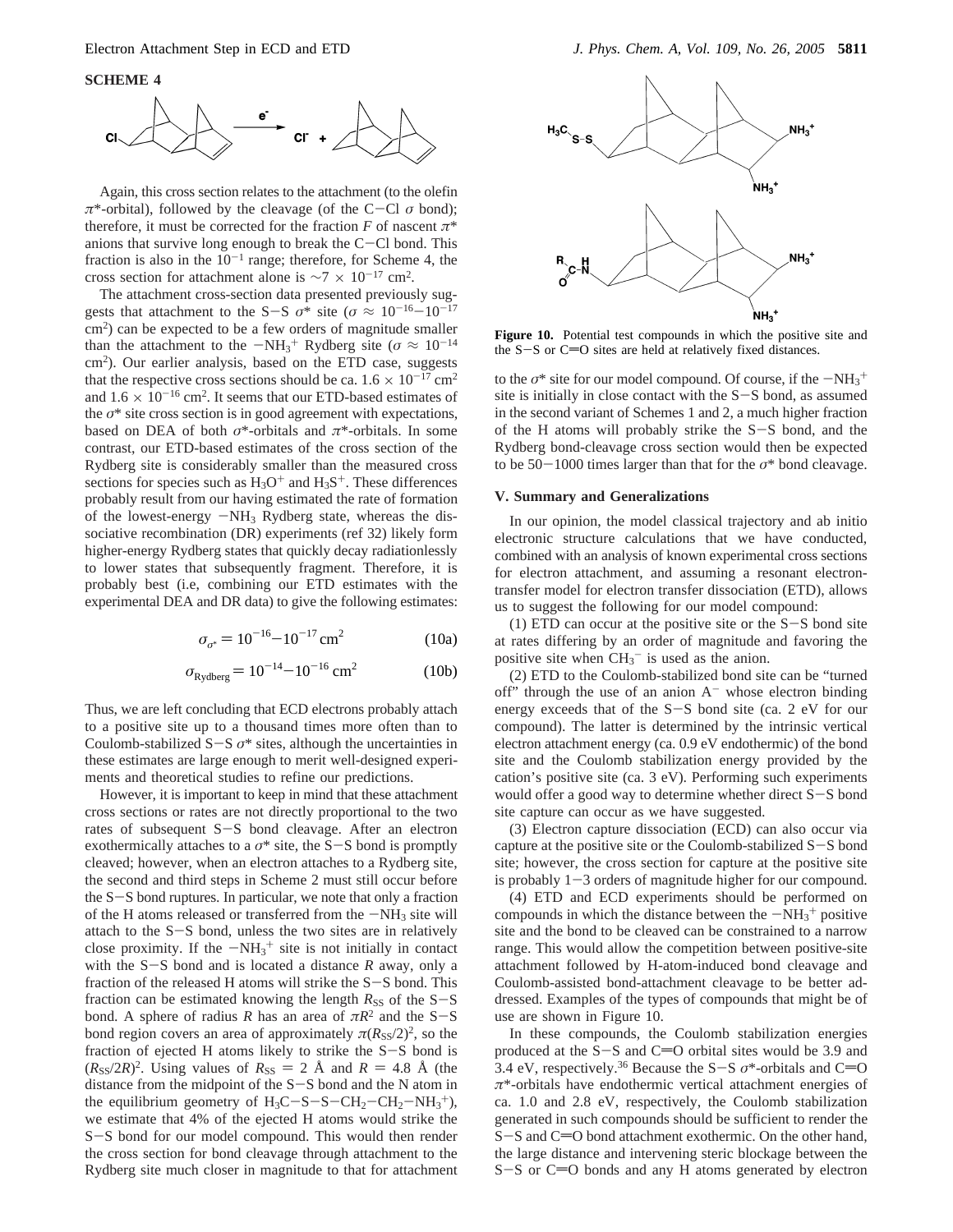

**Figure 11.** Bond-site and Rydberg-site combined potentials for cases in which the bond-site is rendered capable of binding (top) and when the positive site is too close to the bond site to bind (bottom).

attachment at the positive sites should make cleavage via Scheme 1 or 2 very inefficient.

Although our theoretical simulations of ETD and our extrapolation to ECD likely offer reasonable estimations of the relative rates, the uncertainties in these estimates are large enough to merit well-designed experiments and theoretical studies to refine our predictions, both of which we encourage.

Let us now attempt to extrapolate what we found for our model MeSSCH<sub>2</sub>CH<sub>2</sub>NH<sub>3</sub><sup>+</sup>... CH<sub>3</sub><sup>-</sup> system to the cases of S-S<br>and N-C<sub>1</sub>, bond cleavages in pentides and proteins: and  $N-C_{\alpha}$  bond cleavages in peptides and proteins:

(1) First, we note that it is the S-S and N-C<sub> $\alpha$ </sub> bonds that would be most susceptible to Coulomb-assisted exothermic electron-attachment bond cleavage, because the corresponding S-S  $\sigma^*$ -orbitals and C=O  $\pi^*$  orbitals are the lowest-lying antibonding orbitals in most peptides and proteins. The former require ca. 0.5-1.0 eV of Coulomb stabilzation to render them amenable to exothermic electron attachment, and the latter require ca. 2.8 eV. This means that positive charges must be closer to the C=O bonds (ca. 5 Å) to initiate N-C<sub> $\alpha$ </sub> bond cleavage than to initiate  $S-S$  bond cleavage (15 Å) via the Coulomb-assisted mechanism.

(2) For bonds that are very close to a positive site, the Coulomb potential can be so strong to make the total (i.e., bondsite plus Coulomb) potential no longer capable of supporting a bond-site-bound electronic state. In effect, the Coulomb potential pulls down the bond-site potential so much that the latter loses the barrier behind which an electron can attach. We illustrate this case and contrast it to the situation where Coulomb stabilization renders a bond site capable of electron binding in Figure 11.

In these cases, cleavage of bonds will occur by attachment to the Rydberg site (i.e., as in dissociative recombination) rather than by attachment to the bond site.

(3) ECD or ETD induced by capture at a positive site can be diminished if the positive site is far from the bond to be cleaved as, for example, it may be for the species shown in Figure 1. The diminuniton is expected to scale as  $R^{-2}$  (where *R* is the distance between the positive site and the bond to be cleaved). However, when the positive site is in close contact with the bond to be broken (e.g, through hydrogen bonding), cleavage

through the H-atom transfer mechanism of either of Schemes 1 or 2 will likely dominate, because the probabilities of attachment to the positive site exceed those for the stabilized-bond site.

**Acknowledgment.** The support of the National Science Foundation (NSF), through Grant No. CHE 0240387, is appreciated, as is significant computer time provided by the Center for High Performance Computing at the University of Utah and by the Academic Computer Center in Gdansk (TASK). We wish to thank Prof. P. Skurski of the University of Gdansk for several useful discussions and advice.

#### **References and Notes**

(1) (a) Zubarev, R. A.; Kelleher, N. L.; McLafferty, F. W. *J. Am. Chem. Soc.* **<sup>1998</sup>**, *<sup>120</sup>*, 3265-3266. (b) Zubarev, R. A.; Kruger, N. A.; Fridriksson, E. K.; Lewis, M. A.; Horn, D. M.; Carpenter, B. K.; McLafferty, F. W. *J. Am. Chem. Soc.* **<sup>1999</sup>**, *<sup>121</sup>*, 2857-2862. (c) Zubarev, R. A.; Horn, D. M.; Fridriksson, E. K.; Kelleher, N. L.; Kruger, N. A.; Lewis, M. A.; Carpenter, B. K.; McLafferty, F. W. *Anal. Chem.* **<sup>2000</sup>**, *<sup>72</sup>*, 563-573. (d) Zubarev, R. A.; Haselmann, K. F.; Budnik, B.; Kjeldsen, F.; Jensen, F. *Eur. J. Mass Spectrom.* **2002***, 8*, 337.

(2) (a) Syka, J. E. P.; Coon, J. J.; Schroeder, M. J.; Shabanowitz, J.; Hunt, D. F. *Proc. Nat. Acad. Sci.* **<sup>2004</sup>**, *<sup>101</sup>*, 9528-9533. (b) Coon, J. J.; Syka, J. E. P.; Schwartz, J. C.; Shabanowitz, J.; Hunt, D. F. *Int. J. Mass Spectrosc.* **<sup>2004</sup>**, *<sup>236</sup>*, 33-42.

(3) For example, the addition of an electron to a protonated amine site  $-NH_3^+$  is exothermic by 3-4 eV, but the reaction  $A^- + -NH_3^+ \rightarrow A +$ <br>-NH<sub>3</sub> is less exothermic by an amount equal to the electron affinity (EA)  $-NH_3$  is less exothermic by an amount equal to the electron affinity (EA) of the A species.

(4) Much of the pioneering work aimed at understanding the mechanism(s) by which ECD operates has been reported in refs  $\overline{1}$  and by the Turecek group. See, for example: (a) Syrstad, E. A.; Turecek, F. *J. Phys. Chem. A* **<sup>2001</sup>**, *A105*, 11144-11115. (b) Turecek, F.; Syrstad, E. A. *J. Am. Chem. Soc.* **<sup>2003</sup>**, *<sup>125</sup>*, 3353-3369. (c) Turecek, F.; Polasek, M.; Frank, A.; Sadilek, M. *J. Am. Chem. Soc.* **<sup>2000</sup>**, *<sup>122</sup>*, 2361-2370. (d) Syrstad, E. A.; Stephens, D. D.; Turecek, F. *J. Phys. Chem. A* **2003**, *A107*, 115. (e) Turecek, F. *J. Am. Chem. Soc.* **2003**, *125*, 5954. (f) Syrstad, E. A.; Truecek, F. *Am. Soc. Mass. Spectrom.* **<sup>2004</sup>**, *<sup>16</sup>*, 208-224. (This latter paper contains the most up-to-date discussion of the mechanism of Scheme 1b.)

(5) Uggerud, E. *Int. J. Mass. Spectrom.* **<sup>2004</sup>**, *<sup>234</sup>*, 45-50.

(6) Rydberg states of high principal quantum number are known to have long lifetimes and large radial extents.

(7) Hudgins, R. R.; Håkansson, K.; Quinn, J. P.; Hendrickson, C. L.; Marshall, A. G. In *Proceedings of the 50th ASMS Conference on Mass Spectrometry and Allied Topics*, Orlando, FL, June 2-6, 2002.

(8) Breuker, K.; Oh, H. B.; Lin, C.; Carpenter, B. K.; McLafferty, F. W. *Proc. Natl. Acad. Sci. U.S.A.* **<sup>2004</sup>**, *<sup>101</sup>*, 14011-14016.

(9) Hudgins, R. R.; Jarrold, M. F. *J. Am. Chem. Soc.* **<sup>1999</sup>**, *<sup>121</sup>*, 3494- 3501.

(10) (a) Sawicka, A.; Skurski, P.; Hudgins, R. R.; Simons, J. *J. Phys. Chem. B* **<sup>2003</sup>**, *B107,* <sup>13505</sup>-13511. (We should note that, later, in ref 5, Uggerud also considered the possibility of direct electron attachment to SS bonds.) (b) Sawicka, A.; Berdys-Kochanska, J.; Skurski, P.; Simons, J. *Int. J. Quantum Chem.* **<sup>2005</sup>**, *<sup>102</sup>*, 838-846.

(11) To be more precise, we should say that the species formed when an electron is attached to the  $\sigma^*$  orbital may have its energy differentially reduced, relative to the parent species that contains two electrons in the bonding *σ*-orbital, because of the Coulomb interaction energy difference associated with the  $\sigma^2 \sigma^{*1}$  species and the parent  $\sigma^2$  species interacting with the positive site(s).

(12) (a) Dezarnaud-Dandine, C.; Bournel, F.; Tronc, M.; Jones, D.; Modelli, A. *J. Phys. B: At. Mol. Opt. Phys.* **<sup>1998</sup>**, *<sup>31</sup>*, L497-L501. (b) Modelli, A.; Jones, D.; Distefano, G.; Tronc, M. *Chem. Phys. Lett.* **1991**, *<sup>181</sup>*, 361-366.

(13) Berges, J.; Kassab, E.; Conte, D.; Adjadj, E.; Houee-Levin, C. *J. Phys. Chem. A* **<sup>1997</sup>**, *A101*, 7809-7817.

(14) Sobczyk, M.; Anusiewicz, I.; Berdys-Kochanska, J.; Sawicka, A.; Skurski, P.; Simons, J. *J. Phys. Chem. A* **<sup>2005</sup>**, *A109*, 250-258.

(15) Syrstad, E. A.; Turecek, F. *J. Am. Soc. Mass Spectrom.* **2005**, *16*,  $208 - 224.$ 

(16) Bakken, V.; Helgaker, T.; Uggerud, E. *Eur. J. Mass Spectrom.* **2004**, *<sup>10</sup>*, 625-638.

(17) Case, D. A.; Pearlman, D. A.; Caldwell, J. W.; Cheatham, T. E., III; Wang, J.; Ross, W. S.; Simmerling, C. L.; Darden, T. A.; Merz, K. M.; Stanton, R. V.; Cheng, A. L.; Vincent, J. J.; Crowley, M.; Tsui, V.; Gohlke, H.; Radmer, R.; Duan, Y.; Pitera, J.; Massova, I.; Seibel, G. L.; Singh, U. C.; Weiner, P. K.; Kollman, P. A. AMBER 7, University of California, San Francisco, CA, 2002.